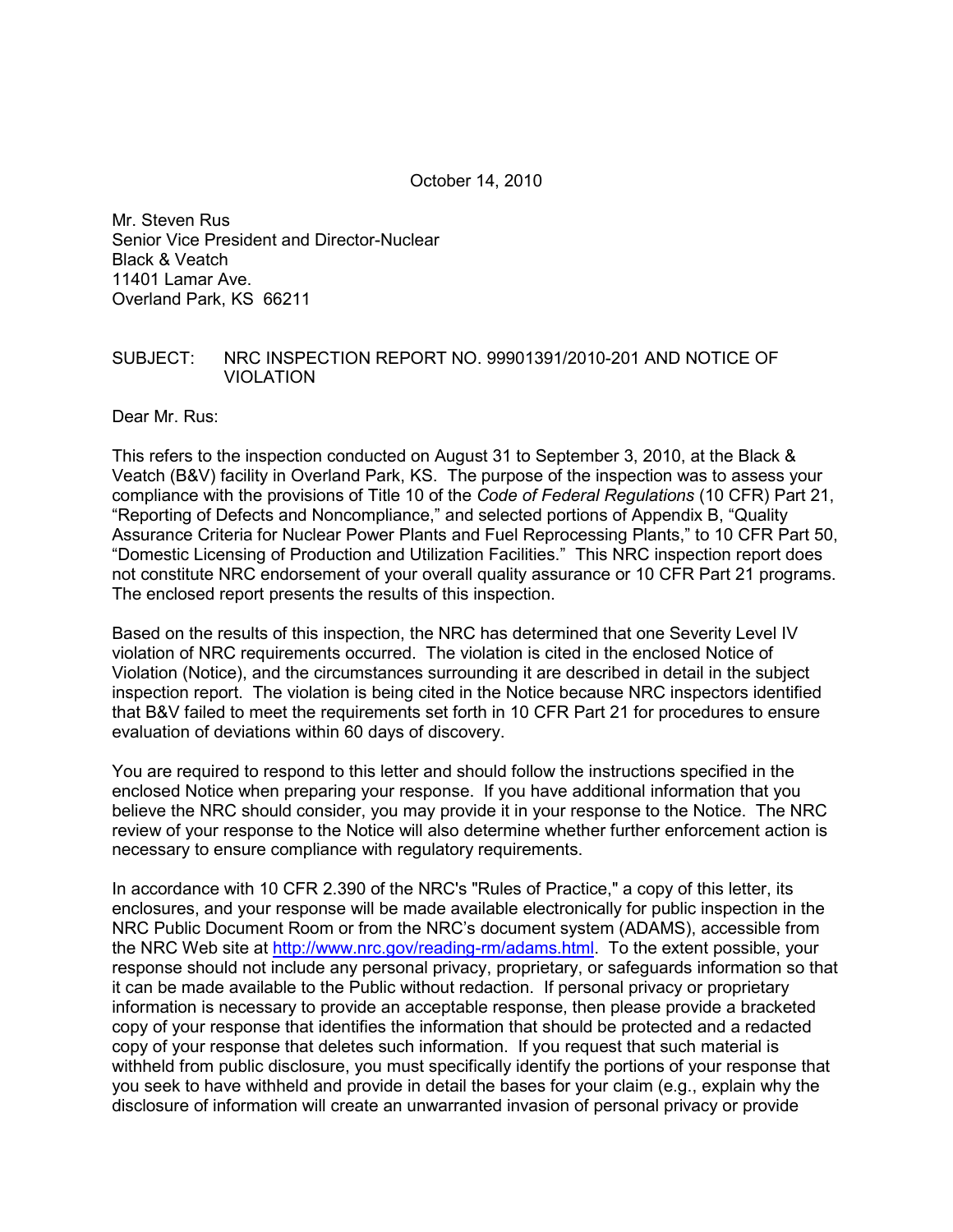S. Rus  $-2$  -

the information required by 10 CFR 2.390(b) to support a request for withholding confidential commercial or financial information). If safeguards information is necessary to provide an acceptable response, please provide the level of protection described in 10 CFR 73.21.

Sincerely,

# */RA/*

 Richard A. Rasmussen, Chief Quality and Vendor Branch 2 Division of Construction Inspection & Operational Programs Office of New Reactors

Docket No.: 99901391

Enclosures: 1. Notice of Violation

2. Inspection Report 99901391/2010-201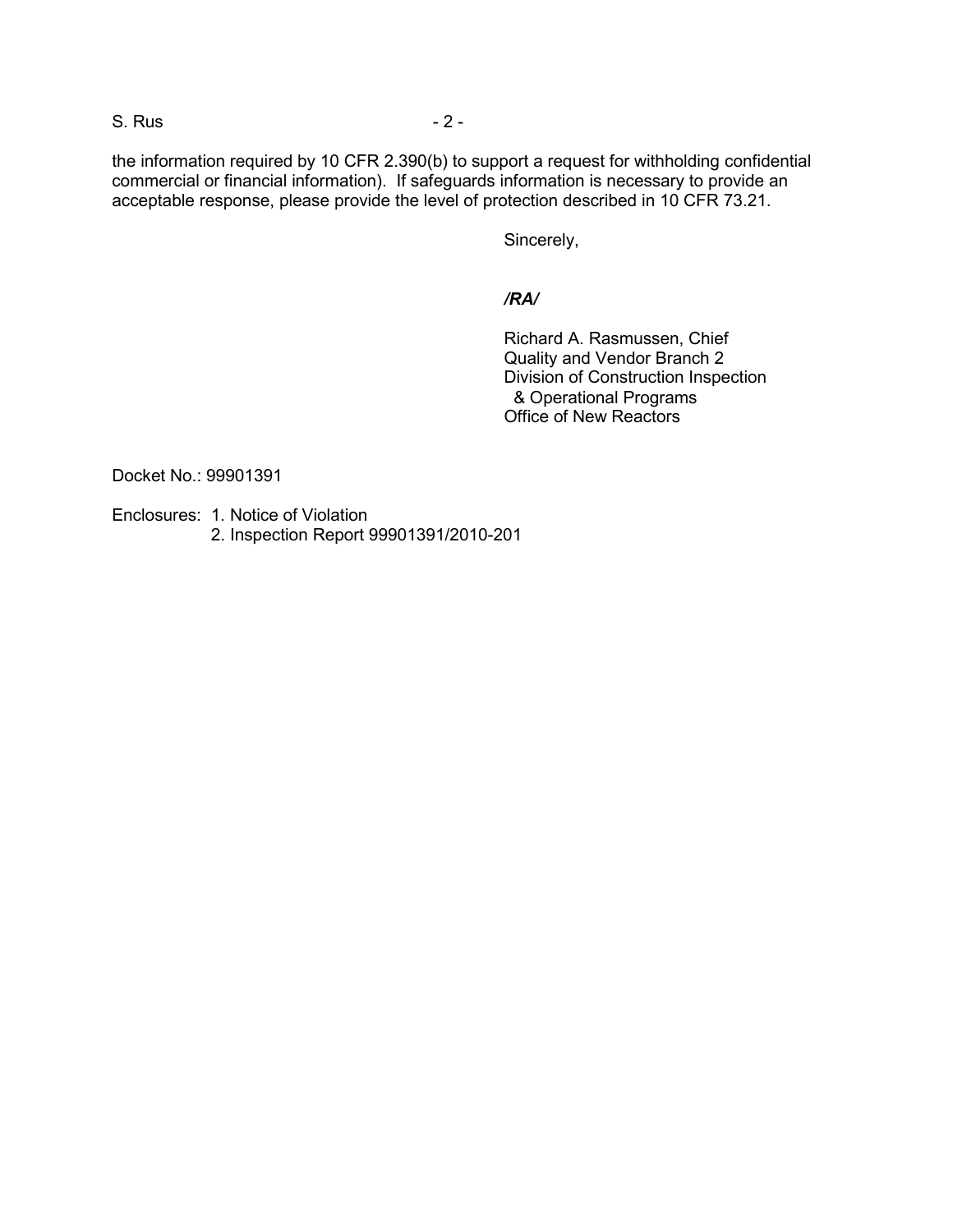S. Rus - 2 -

the information required by 10 CFR 2.390(b) to support a request for withholding confidential commercial or financial information). If safeguards information is necessary to provide an acceptable response, please provide the level of protection described in 10 CFR 73.21.

Sincerely,

*/RA/* 

 Richard A. Rasmussen, Chief Quality and Vendor Branch 2 Division of Construction Inspection & Operational Programs Office of New Reactors

Docket No.: 99901391

Enclosures: 1. Notice of Violation 2. Inspection Report 99901391/2010-201

| <b>DISTRIBUTION:</b>   |
|------------------------|
| <b>RIDSNRODCIPCQVA</b> |
| <b>RIDSNRODCIPCQVB</b> |
| <b>RIDSNRODCIP</b>     |
| KKavanagh              |
| russe@bv.com           |

| <b>ADAMS Accession No.: ML102790137</b><br><b>NRO-001</b> |        |       |      |                  |            |       |                  |           |               |     |                    |                                                                               |
|-----------------------------------------------------------|--------|-------|------|------------------|------------|-------|------------------|-----------|---------------|-----|--------------------|-------------------------------------------------------------------------------|
|                                                           |        |       |      |                  |            |       |                  |           |               |     |                    | OFFICECQVB/DCIP/ CQVB/DCIP/CQVB/DCIP/ CQVB/DCIP BC:CAEB/DCIP BC:CQVB/DCIP/NRO |
|                                                           | NRO    |       | NRO. |                  | <b>NRO</b> |       | <b>INRO</b>      |           | /NRO          |     |                    |                                                                               |
| <b>NAME</b>                                               | EHuang |       |      | <b>GLipscomb</b> | VHall      |       | <b>DPasquale</b> |           | <b>ITFrve</b> |     | <b>IRRasmussen</b> |                                                                               |
| <b>DATE</b>                                               | 10/    | /2010 | 10/  | /2010            | 10/        | /2010 | 10/              | /2010 10/ |               | /10 | 10/                | /2010                                                                         |
| ACCIAIAL DEAADD AADV                                      |        |       |      |                  |            |       |                  |           |               |     |                    |                                                                               |

**OFFICIAL RECORD COPY**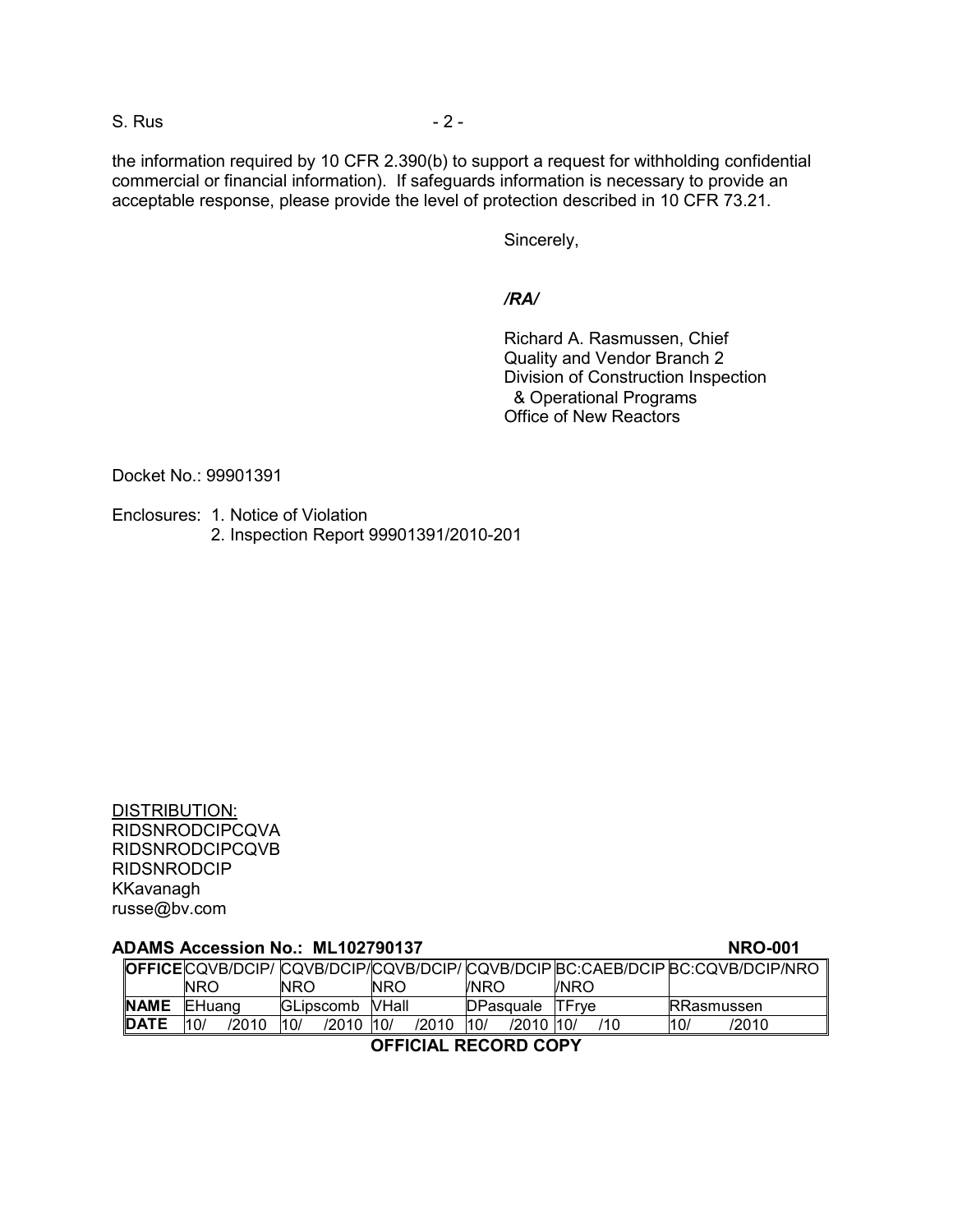# **NOTICE OF VIOLATION**

Black & Veatch 11401 Lamar Avenue Overland Park, KS 66211 Docket No.: 99901391 Inspection Report No.: 99901391/2010-201

During an NRC inspection conducted at Black & Veatch (B&V) facility in Overland Park, KS, from August 31 to September 3, 2010, a violation of NRC requirements was identified. In accordance with the NRC Enforcement Policy, the violation is listed below:

Title 10 of the *Code of Federal Regulations* (10 CFR) 21.21(a)(1) requires, in part, that "Each individual, corporation, partnership, dedicating entity, or other entity subject to the regulations in this part shall adopt appropriate procedures to evaluate deviations and failures to comply to identify defects and failures to comply associated with substantial safety hazards as soon as practicable, and, except as provided in paragraph (a)(2) of this section, in all cases within 60 days of discovery, in order to identify a reportable defect or failure to comply that could create a substantial safety hazard, were it to remain uncorrected."

10 CFR 21.3, "Definitions," states that discovery "means the completion of the documentation first identifying the existence of a deviation or failure to comply potentially associated with a substantial safety hazard within the evaluation procedures discussed in 10 CFR 21.21(a)."

Contrary to the above, as of September 3, 2010, B&V's implementing procedure for 10 CFR Part 21, "Reporting of Defects and Noncompliance," Nuclear Procedure 16.2, "Reporting of Defects and Noncompliances under 10 CFR Part 21 and Part 50.55(e)," Revision 3, dated August 20, 2010, was not an appropriate procedure to ensure evaluations of deviations and failures to comply associated with substantial safety hazards are completed within 60 days of discovery. Specifically, B&V's procedure incorrectly defined "discovery" as the date of its condition review group evaluation.

This issue has been identified as Violation 99901391/2010-201-01.

This is a Severity Level IV violation (Section 6.5).

Pursuant to the provisions of 10 CFR 2.201, "Notice of Violation," B&V is hereby required to submit a written statement or explanation to the U.S. Nuclear Regulatory Commission, ATTN: Document Control Desk, Washington, DC 20555-0001, with a copy to the Chief, Quality Assurance and Vendor Branch 2, Division of Construction Inspection and Operational Programs, Office of New Reactors, within 30 days of the date of the letter transmitting this Notice of Violation. This reply should be clearly marked as a "Reply to a Notice of Violation" and should include: (1) the reason for the violation, or, if contested, the basis for disputing the violation, (2) the corrective steps that have been taken and the results achieved, (3) the corrective steps that will be taken to avoid further violations, and (4) the date when full compliance will be achieved. Your response may reference or include previous docketed correspondence, if the correspondence adequately addresses the required response. Where good cause is shown, consideration will be given to extending the response time.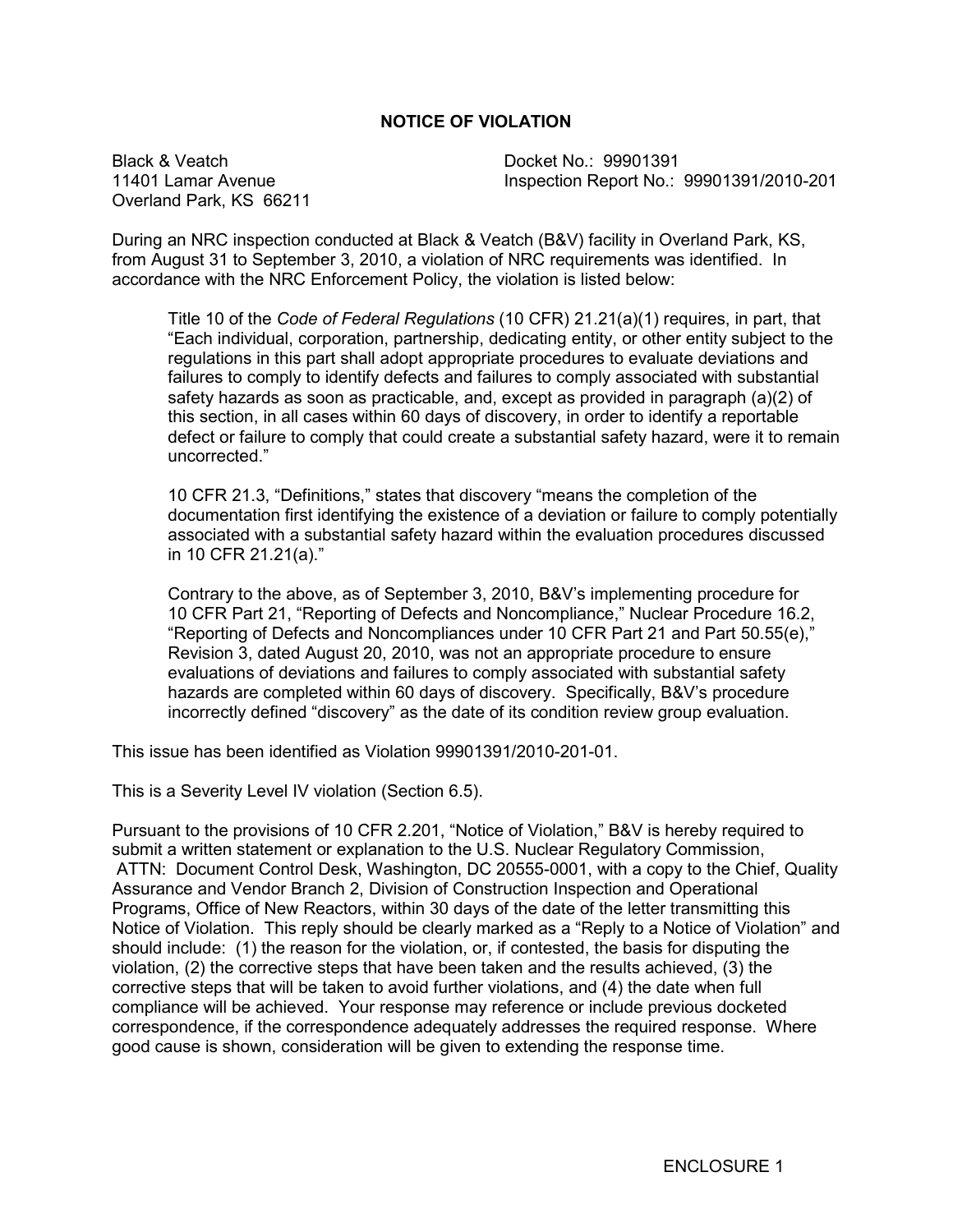If you contest this enforcement action, you should also provide a copy of your response, with the basis for your denial, to the Director, Office of Enforcement, U.S. Nuclear Regulatory Commission, Washington, DC 20555-0001.

Because your response will be made available electronically for public inspection in the NRC Public Document Room or from the NRC's document system (ADAMS), accessible from the NRC Web site at http://www.nrc.gov/reading-rm/adams.html, to the extent possible, it should not include any personal privacy, proprietary, or safeguards information so that it can be made available to the public without redaction. If personal privacy or proprietary information is necessary to provide an acceptable response, then please provide a bracketed copy of your response that identifies the information that should be protected and a redacted copy of your response that deletes such information. If you request withholding of such material, you must specifically identify the portions of your response that you seek to have withheld and provide in detail the bases for your claim of withholding (e.g., explain why the disclosure of information will create an unwarranted invasion of personal privacy or provide the information required by 10 CFR 2.390(b) to support a request for withholding confidential commercial or financial information). If Safeguards Information is necessary to provide an acceptable response, please provide the level of protection described in 10 CFR 73.21, "Protection of Safeguards Information: Performance Requirements."

Dated this 14 day of October 2010.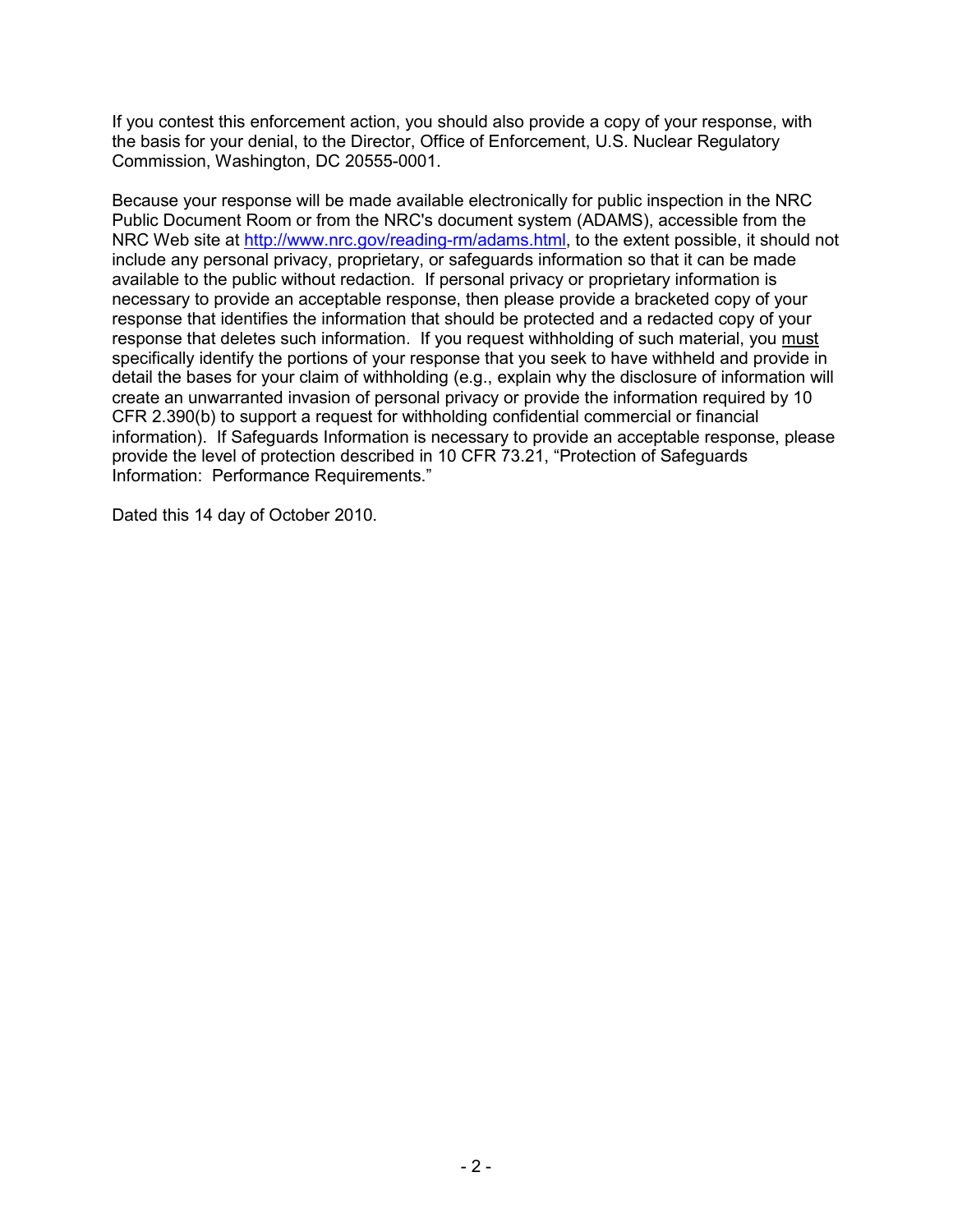### U.S. NUCLEAR REGULATORY COMMISSION OFFICE OF NEW REACTORS DIVISION OF CONSTRUCTION INSPECTION AND OPERATIONAL PROGRAMS VENDOR INSPECTION REPORT

| Docket No.:              | 99901391                                                                                                                                                                                                                                                                                                                        |
|--------------------------|---------------------------------------------------------------------------------------------------------------------------------------------------------------------------------------------------------------------------------------------------------------------------------------------------------------------------------|
| Report No.:              | 99901391/2010-201                                                                                                                                                                                                                                                                                                               |
| Vendor:                  | <b>Black &amp; Veatch</b><br>11401 Lamar Ave.<br>Overland Park, KS 66211                                                                                                                                                                                                                                                        |
| <b>Vendor Contact:</b>   | Ronald Sacco<br>Director of Nuclear Quality Assurance<br>(913) 458-8702<br>SaccoRA@bv.com                                                                                                                                                                                                                                       |
| Nuclear Industry:        | Black & Veatch (B&V) supports U.S. operating nuclear plant<br>projects by providing engineering studies, design modifications,<br>procurement services, construction management, and installation<br>services. B&V is currently engaged in the design and construction<br>management for various advanced reactor technologies. |
| <b>Inspection Dates:</b> | August 31–September 3, 2010                                                                                                                                                                                                                                                                                                     |
| Inspection Team Leader:  | Daniel Pasquale, CQVB/DCIP/NRO                                                                                                                                                                                                                                                                                                  |
| Inspectors:              | Victor Hall, CQVB/DCIP/NRO<br>George Lipscomb, CQVB/DCIP/NRO<br>Eugene Huang (in training), CQVB/DCIP/NRO                                                                                                                                                                                                                       |
| Approved by:             | Richard A. Rasmussen, Chief<br>Quality Assurance and Vendor Branch 2 (CQVB)<br>Division of Construction Inspection and Operational Programs<br>(DCIP)<br>Office of New Reactors (NRO)                                                                                                                                           |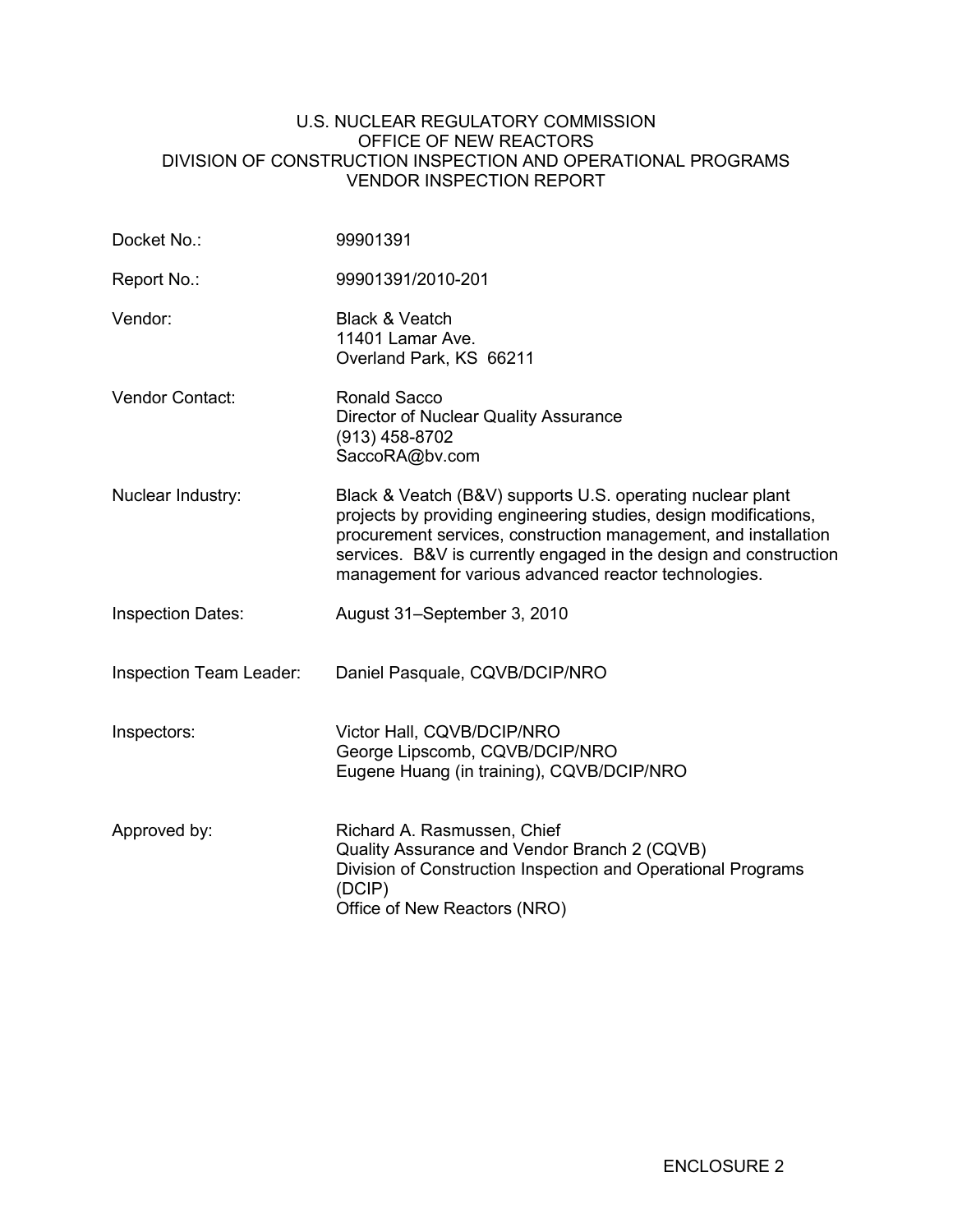# **EXECUTIVE SUMMARY**

# Black & Veatch 99901391/2010-201

The purpose of this inspection was to review selected portions of B&V's quality assurance (QA) program and its program under Title 10 of the *Code of Federal Regulations* (10 CFR) Part 21, "Reporting of Defects and Noncompliance" (Part 21 program). The inspectors focused on B&V's activities in the areas of design control, records, corrective action identification and resolution, and software QA relating to engineering services supplied as basic components to facilities currently or prospectively licensed by the U.S. Nuclear Regulatory Commission (NRC), as specified in Appendix B, "Quality Assurance Criteria for Nuclear Power Plants and Fuel Reprocessing Plants," to 10 CFR Part 50, "Domestic Licensing of Production and Utilization Facilities." The NRC also evaluated the facility's program for reporting defects in accordance with the requirements of 10 CFR Part 21. The inspection took place at B&V's headquarters in Overland Park, KS.

The NRC inspection was based on the following:

- Appendix B to 10 CFR Part 50
- 10 CFR Part 21

No NRC inspections of this facility have occurred in the 5 years before this inspection. The results of this inspection are summarized below.

### 10 CFR Part 21 Program

The inspectors identified one violation of 10 CFR Part 21. Violation 99901391/2010-201-01 was cited for B&V's failure to adequately prescribe the process to perform an evaluation within 60 days as specified in 10 CFR Part 21. With the exception of this violation, the inspectors concluded that B&V's Part 21 program was consistent with the regulatory requirements.

#### Corrective Action

The inspectors concluded that B&V's program requirements for design control were consistent with the regulatory requirements of Criterion XVI, "Corrective Action," and Criterion XV, "Nonconforming Materials, Parts, or Components," of Appendix B to 10 CFR Part 50. Based on the limited sample of design documentation reviewed, the inspectors also determined that B&V's QA program and associated corrective action and implementing procedures for nonconforming materials, parts, or components were being implemented effectively for the areas reviewed. The inspectors did not identify any issues in this area.

#### Design Control

The inspectors concluded that B&V's program requirements for design control were consistent with the regulatory requirements of Criterion III, "Design Control," of Appendix B to 10 CFR Part 50. Based on the limited sample of design documentation reviewed, the inspectors also determined that B&V's QA program and associated design control implementing procedures were being implemented effectively for the areas reviewed. The inspectors did not identify any issues in this area.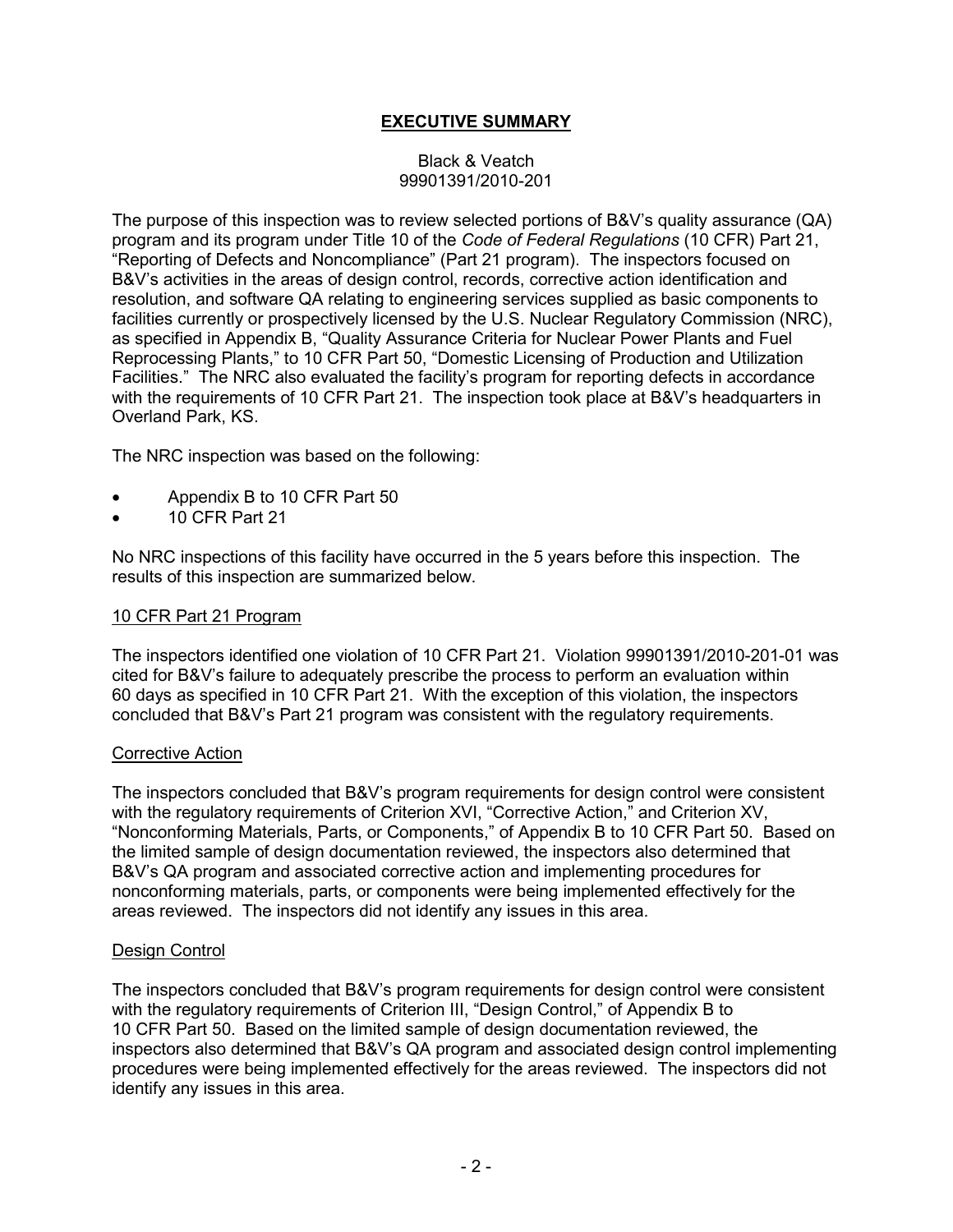# Document Control

The inspectors concluded that B&V's program requirements for document control were consistent with the regulatory requirements of Criterion VI, "Document Control," of Appendix B to 10 CFR Part 50. Based on the limited sample of documents reviewed, the inspectors determined that B&V's QA program and associated document control implementing procedures were being implemented effectively. The inspectors did not identify any issues in this area.

### **Software**

The inspectors concluded that B&V's QA policies and implementing procedures that govern the control of software used for activities affecting quality were consistent with the regulatory requirements of Criterion II, "Quality Assurance Program," Criterion III, and Criterion XI, "Test Control," of Appendix B to 10 CFR Part 50. Based on the limited sample of software reviewed, the inspectors determined that B&V's QA program and associated implementing procedures were being implemented effectively. The inspectors did not identify any issues in this area.

#### Records

The inspectors concluded that B&V's program requirements for quality records were consistent with the regulatory requirements of Criterion XVII, "Quality Assurance Records," of Appendix B to 10 CFR Part 50. Based on the limited sample of quality records reviewed, the inspectors determined that B&V's QA program and associated implementing procedures were being implemented effectively. The inspectors did not identify any issues in this area.

#### Internal and External Audits

The inspectors concluded that B&V's program requirements for document control were consistent with the regulatory requirements of Criterion XVIII, "Audits," of Appendix B to 10 CFR Part 50. Based on the sample of documents reviewed, the inspectors determined that B&V's QA program and associated implementing procedures for internal and external audits were being implemented effectively. The inspectors did not identify any issues in this area.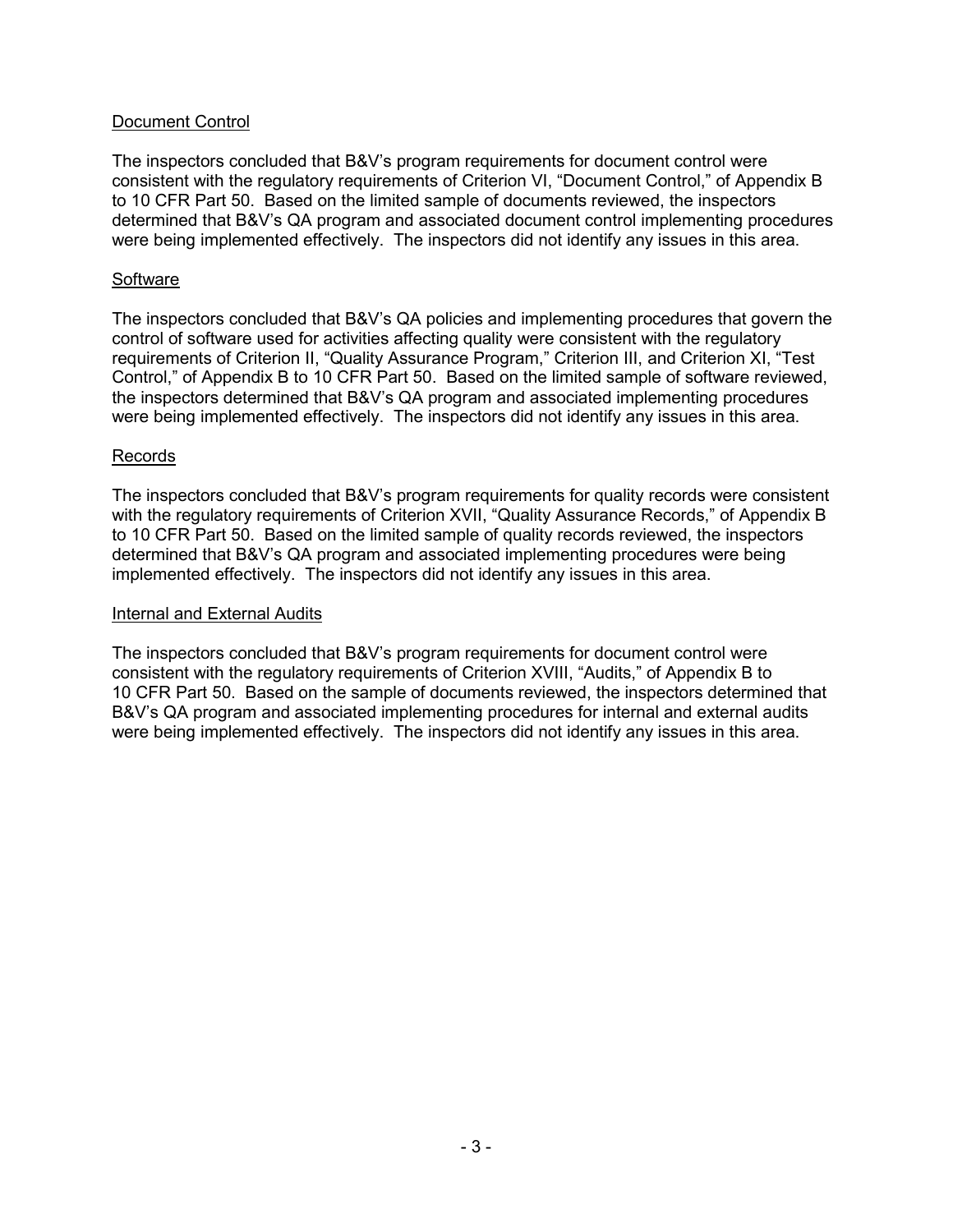# **REPORT DETAILS**

# 1. 10 CFR Part 21 Program

### a. Inspection Scope

The inspectors reviewed the B&V NQAM and procedures that govern the 10 CFR Part 21 (Part 21) program to determine compliance with 10 CFR Part 21. Specifically, the inspectors focused on portions of B&V's NQAM and implementing procedure NP 16.2, "Reporting Defects and Noncompliances under 10 CFR Part 21 and Part 50.55(e)," Revision 3, dated August 20, 2010.

In addition, the inspectors reviewed a sample of condition reports (CRs) to ensure that B&V implemented its Part 21 process correctly. Because B&V did not have any records of performing a Part 21 evaluation or notification, the inspectors verified that the CRs have been properly screened.

### b. Observations and Findings

The inspectors noted that NP 16.2 governs B&V's Part 21 program. The inspectors noted that B&V held a weekly Condition Review Group meeting to review all newly opened CRs. B&V's QA manager and other QA personnel participate in the weekly meetings to disposition CRs and determine whether CRs have applicability to the Part 21 program. The inspectors attended a Condition Review Group meeting to ensure that B&V was correctly implementing the Part 21 screening process. The inspectors noted that NP 16.2, Section 6.2.1, stated that "The date of the Condition Review Group evaluation is the start of the 60 day time limit." The inspectors noted a gap between the time a CR would be initiated and the time the Condition Review Group would evaluate the report. However, 10 CFR 21.21(a)(1) states that each entity should adopt appropriate procedures to evaluate deviations and failures to comply to identify defects and failures to comply associated with substantial safety hazards as soon as practicable, and, except as provided in paragraph (a)(2) of this section, in all cases within 60 days of discovery." 10 CFR 21.3, "Definitions," states that discovery "means the completion of the documentation first identifying the existence of a deviation or failure to comply potentially associated with a substantial safety hazard within the evaluation procedures discussed in 21.21(a)." As the procedure is written, B&V's Condition Review Group would evaluate the issue for 10 CFR Part 21 applicability and the 60-day period would begin. This contradicts the definition of "discovery" as the day the initial CR is written. The failure to have the correct timeline in NP 16.2 was inconsistent with the regulatory requirements of 10 CFR Part 21 and was identified as Violation 99901391/2010-201-01.

In addition, the inspectors reviewed the following sample of purchase orders to ensure that 10 CFR Part 21 was correctly invoked and did not identify any significant issues:

- Contract 163696.12.1000, Numerical Applications Inc. (NAI) Service, Project 163636/DTE Phase II, Task Order 001
- Contract 163696.12.6000, AMEC Geomatrix Inc. (Geomatrix), Project 163696/DTE Phase II, Task Order 001, Revision 3, dated March 4, 2010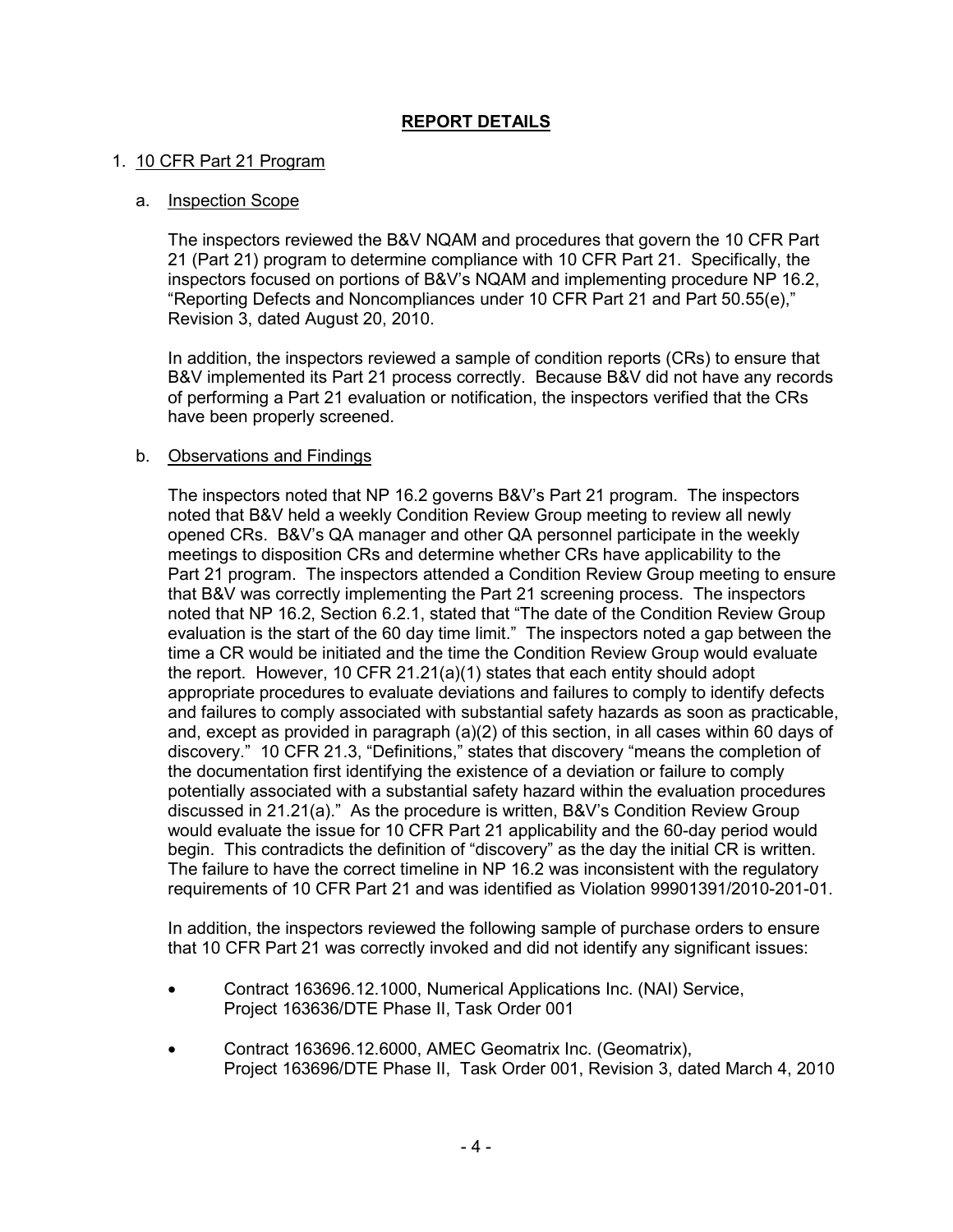• Contract 147483.12.4000, Project 147483 for the Fermi Unit 3 combined operating license (COL) application, Task Order 001, Revision 0, dated June 5, 2007

# c. Conclusions

The inspectors identified one violation of 10 CFR Part 21. Violation 99901391/2010- 201-01 was cited for B&V's failure to adequately prescribe the process to perform an evaluation within 60 days as specified in 10 CFR Part 21. With the exception of the violation noted above, the inspectors concluded that B&V's Part 21 program was consistent with the regulatory requirements.

# 2. Corrective Action

# a. Inspection Scope

The inspectors reviewed the NP 16.1, "Nuclear Organization Corrective Action Program," Revision 5, which governs the implementation of B&V's corrective action program, to ensure that it provides adequate guidance consistent with the requirements of Appendix B to 10 CFR Part 50. The inspectors also reviewed a sample of CRs to assess B&V's implementation of the corrective action program. Additionally, the inspectors reviewed NP 15.3, "Control of Nonconforming Items," Revision 0; NP 15.1, "Supplier Nonconformance Evaluation," Revision 2; and NP 15.2, "Field Disposition Instruction," Revision 2, which describes the methods to ensure that a product that does not conform to requirements is adequately identified, controlled, segregated if practical, and disposed of or re-verified for acceptance.

# b. Observations and Findings

The inspectors noted that B&V's NP 16.1 established the process for identifying, investigating, reporting, tracking, and correcting conditions adverse to quality and significant conditions adverse to quality, communicating lessons learned, and tracking customer-identified issues. This procedure detailed the process of identifying and documenting apparent conditions adverse to quality that fall under the scope of B&V's quality program, investigating and correcting those adverse conditions, and closing CRs upon completion of corrective action.

B&V uses its CR process to identify issues, report measures and actions taken to evaluate and resolve conditions adverse to quality, and track required actions through completion. The CR process includes, but is not limited to, description of the issue, the owner of the CR, investigation and evaluation documentation results, and prescribed actions to be taken. The inspectors attended a Condition Review Group meeting to verify that B&V correctly assessed CRs for Part 21 applicability and assigned the appropriate significance level for the CRs presented.

The inspectors reviewed B&V's nonconformance process and the following sample CRs:

- CR 00770, "Inconsistencies between NPs 15.1/15.3 and NPs 16.2 regarding 10CFR21 Evaluations," dated September 2, 2010
- CR 00509, "DC Cook Deviation Permits," dated October 8, 2008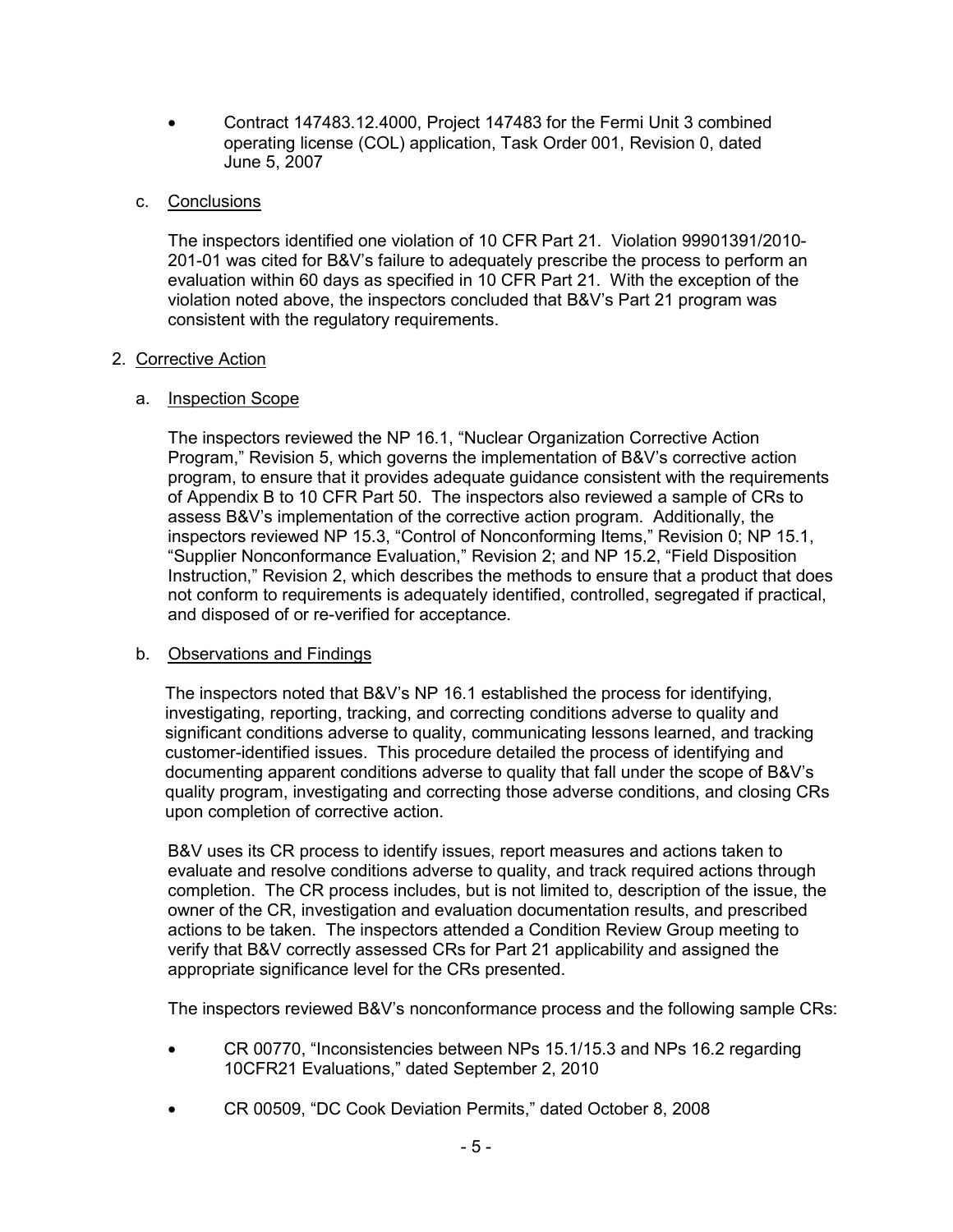- CR 00622, "Review of Calculations," dated August 25, 2009
- CR 00696, "ACS SASSI V 2.1.1 Error," dated March 15, 2010
- CR 00184, "Underground Pipe Calculation," dated August 11, 2006
- CR 00510, "Population Density," dated October 14, 2008
- CR 00684, "Tech. Service Issues with ESA," dated February 10, 2010
- CR 00663, "Standard Plant Invoice Processing Issue," dated December 18, 2009
- CR 00683, "Discrepancy in FSAR Table 2.4-224," dated February 4, 2010
- CR 00764, "Failure to Follow NP 3.18," dated September 1, 2010
- CR 00428, "Incorrect Calc. Formula", dated April 9, 2008
- CR 00419, "SASSI, ETAP, and GTSTRUDL Not Purchased to Requirements of NP 4.1," dated March 12, 2008
- CR 00256, "NP Not Used for Calc.," dated January 9, 2007
- CR 00344, "Deviation Permits Not Available," dated September 21, 2007
- c. Conclusion

Based on the review of B&V's corrective action and nonconformance processes, implementing procedures, and a sample of CRs, the inspectors determined that B&V's processes met the requirements of Criterion XVI and Criterion XV of Appendix B to 10 CFR Part 50. No findings of significance were identified.

# 3. Design Control

# a. Inspection Scope

The inspectors reviewed B&V's NQAM and implementing procedures that govern the design control process.

The inspectors reviewed a sample of completed design verification reports (DVRs) and associated calculations to determine whether B&V met the applicable requirements of Criterion III of Appendix B to 10 CFR Part 50, contractually imposed by its customers. The inspectors focused on DVRs from the following recently completed safety-related projects:

- AmerenUE/UniStar: ultimate heat sink for Bell Bend
- Detroit Edision: COL application for Fermi Unit 3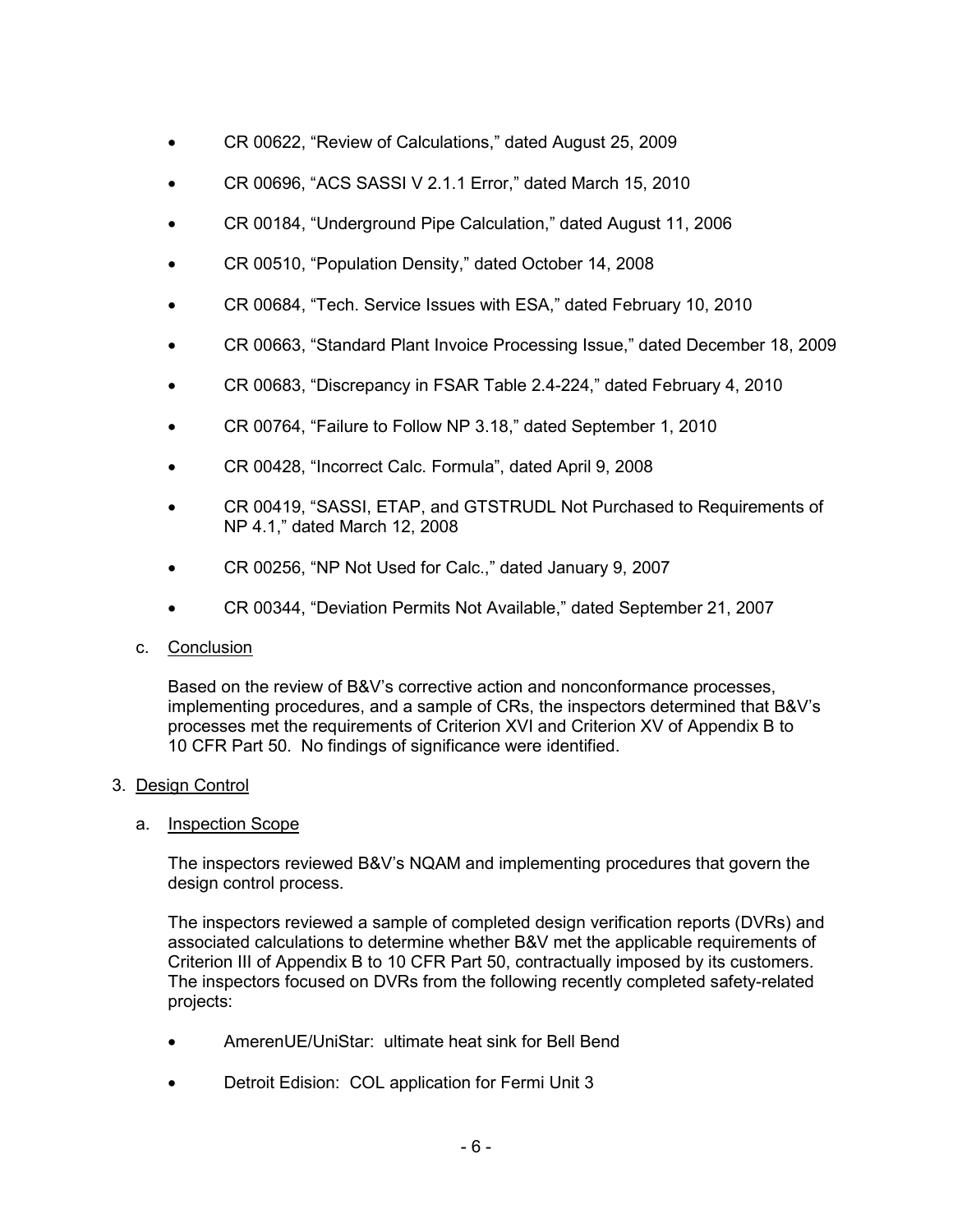- Entergy: COL application for River Bend
- Nebraska Public Power District: mechanical, instrumentation and control, electrical, and civil modifications and studies for Cooper

### b. Observations and Findings

The inspectors noted that all of B&V's nuclear activities were conducted under its Appendix B program. NP 3.1, "Design Verification," dated April 17, 2009, defined the design verification process. The procedure applied to the verification of design documents, including design-basis documents, and design changes (such as drawings, technical specifications, and calculations) for structures, systems, and components. According to the procedure, "Design Verification procedures are established and implemented to ensure that an appropriate verification method is used, the appropriate design parameters to be verified are chosen, the acceptance criteria are identified, and the Design Verification is satisfactorily accomplished and documented."

NP 3.5, "Calculations," Revision 1, defined a process for the preparation, verification, approval, and control of safety-related and nonsafety-related calculations performed for engineering design and engineering analysis for nuclear projects in accordance with the nuclear organization's QA program, as defined in the NQAM.

The inspectors determined that B&V's design control process and procedures delineated design activities in a planned, controlled, and orderly manner. The inspectors verified that the design control procedures provided controls for design inputs, outputs, design analyses, records, and organizational interfaces.

The inspectors determined that the provisions in the design process permit the selection and review for suitability of materials, parts, equipment, and processes that are essential to the safety-related function of the product.

The inspectors noted that the procedures and Nuclear Form NF-3.1-1F, "Design Verification Review," identified the interfaces between design organizations, including criteria designs, specifications, changes, technical direction, and approvals.

The inspectors sampled the following DVRs and associated calculations to verify that design activities were accomplished in accordance with the procedures:

- DVR-00003, "Re-Qualification of Beam and Platform B Design," for project 142707.0004 for a Cooper fuel rack modification, dated May 10, 2006
- DVR-00013, "ESWEMS Cooling Water Volume," for project 161642 for the Bell Bend ultimate heat sink conceptual design, dated June 20, 2008
- DVR-00032, "Mean Effective Stresses for Dynamic Testing," for project 147483 for the Fermi Unit 3 COL application, dated December 17, 2007
- DVR-00051, "Bearing Capacity Analysis," for project 147483 for the Fermi Unit 3 COL application, dated March 28, 2008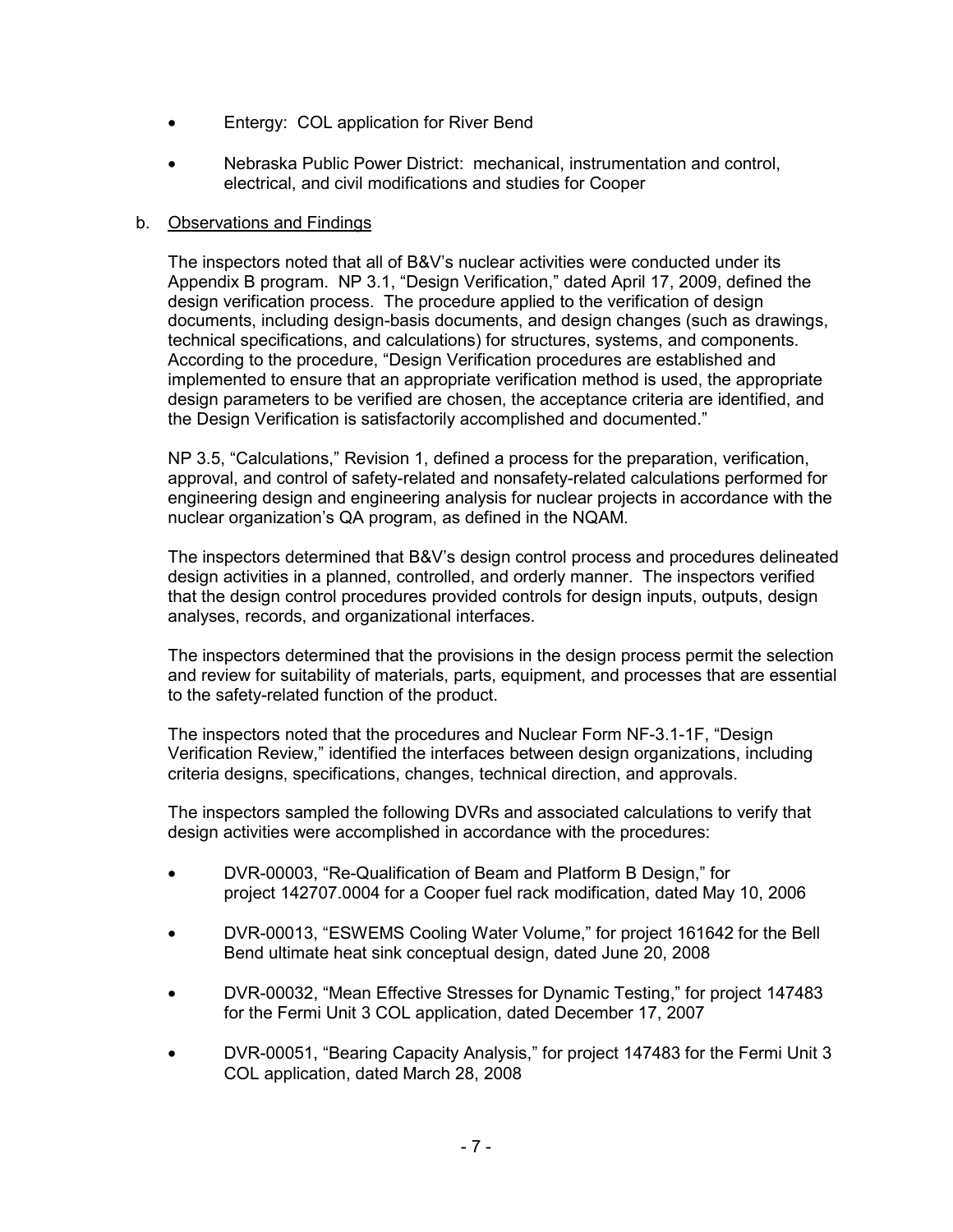- DVR-00059, "Unit 3 Control Room Dose from Unit 2 Accident," for project 147483 for the Fermi Unit 3 COL application, dated June 21, 2008
- DVR-00063, "Radiological Analysis Inputs for GASPAR and LADTAP," for project 147483 for the Fermi Unit 3 COL application, dated May 14, 2008
- DVR-00067, "ESWEMS Retention Pond Sizing," for project 161642 for the Bell Bend ultimate heat sink conceptual design, dated May 13, 2010
- DVR-00137, "Estimate Shear Wave Velocity of Backfill Surrounding Seismic Category I Structures," for project 147483/163696 for the Fermi Unit 3 COL application, dated February 8, 2010
- DVR-00177, "Radiological Analysis Inputs for GASPAR and LADTAP," for project 147483 for the Fermi Unit 3 COL application, dated August 5, 2010
- DVR-00178, "Comparison of Airborne Release Concentrations with 10 CFR 20 Limit," for project 147483 for the Fermi Unit 3 COL application, dated August 9, 2010
- DVR-00190, "Evaluation of Potential Accidents," for project 145885 for River Bend, dated January 5, 2009

From the sample above, the inspectors verified that applicable design inputs were correctly translated into specifications. The inspectors verified that the design translation was supported by engineering data, such as calculations, including verification that design inputs were satisfied.

c. Conclusion

The inspectors concluded that B&V's program requirements for design control were consistent with the regulatory requirements of Criterion III of Appendix B to 10 CFR Part 50. Based on the limited sample of design documentation reviewed, the inspectors also determined that B&V's QA program and associated design control implementing procedures were being implemented effectively for the areas reviewed. The inspectors did not identify any issues in this area.

# 4. Document Control

# a. Inspection Scope

The inspectors reviewed B&V's NQAM and implementing procedures that govern document control. Specifically, the inspectors focused on NP 6.1, "Document Control," dated December 30, 2009. The inspectors reviewed B&V's information technology solution for the storage and classification of controlled documents and reviewed the implementation of B&V procedures for a sample of documents.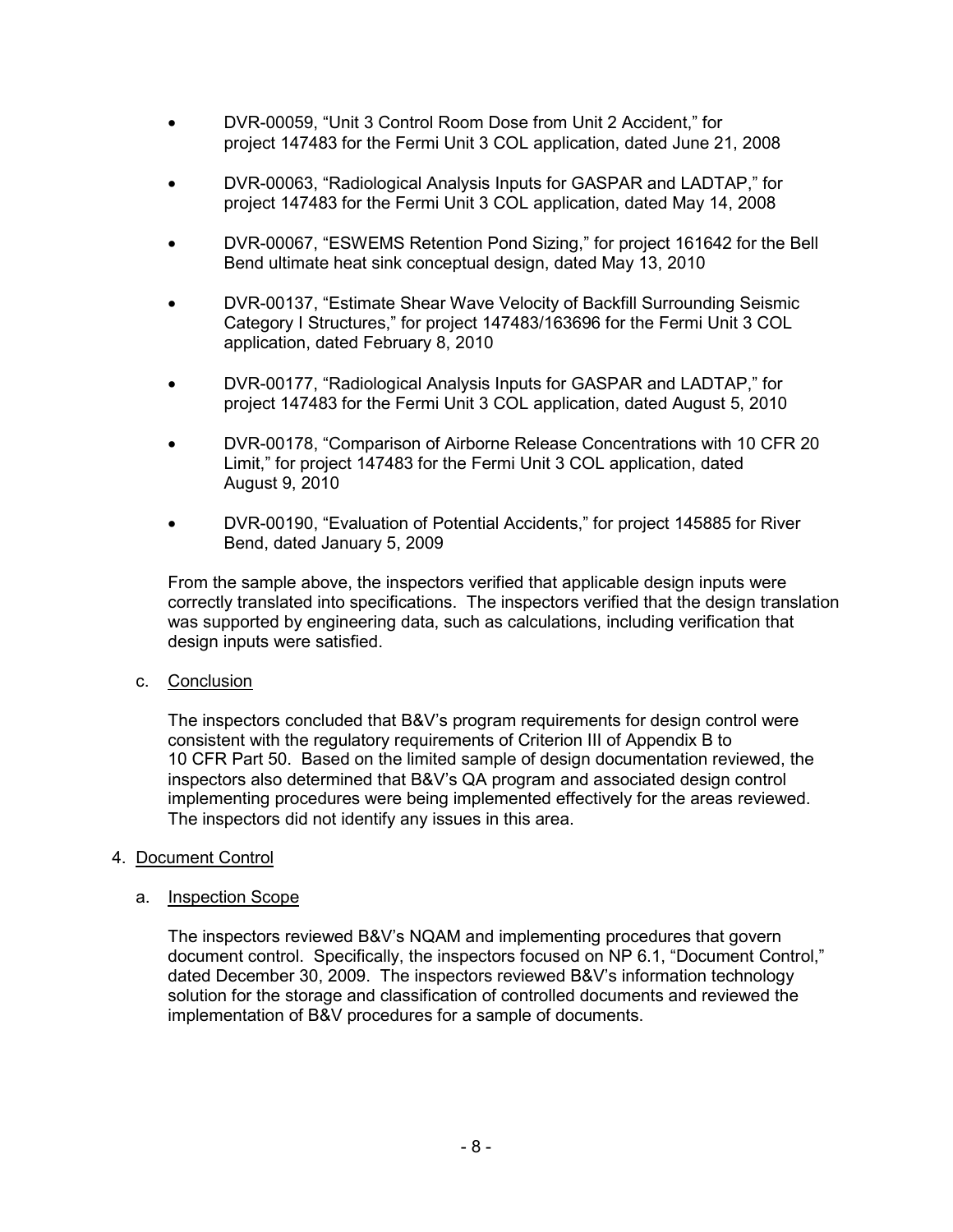### b. Observations and Findings

B&V's procedures define the process for document control, which includes the development, review, approval, issuance, use, and revision of documents. The procedures also define document management, which includes the assignment of record numbers and file numbers and the identification, collection, distribution, indexing, maintenance, and storage of the electronic file, Adobe portable document format (PDF) record file, and original hard copy (paper).

The inspectors noted that B&V's procedures apply to original hard copy, electronic files, e-mails, and PDF record documents created or received by the nuclear organization. This includes nuclear organization department and project correspondence and controlled documents such as manuals, procedures, calculations, design specifications, purchase orders, and related documents.

The inspectors noted that B&V uses Documentum Desktop for Microsoft Windows, Version 5.2.5 SP2, issued July 2004, to store, access, and distribute controlled documents. The inspectors found that Documentum allows B&V staff to access documents quickly and to index B&V's files, such as DVRs and calculations, in a logical manner.

The inspectors verified that B&V had implemented a program to control the issuance of documents. The inspectors also verified that the document control system identified the documents to be controlled; identified the individuals responsible for the review, approval, issuance, and distribution of documents, and controlled changes or revisions to such documents. Finally, the inspectors verified that qualified personnel reviewed the quality-related documents sampled for adequacy.

# c. Conclusion

The inspectors concluded that B&V's program requirements for document control were consistent with the regulatory requirements of Criterion VI of Appendix B to 10 CFR Part 50. Based on the limited sample of documents reviewed, the inspectors determined that B&V's QA program and associated document control implementing procedures were being implemented effectively. The inspectors did not identify any issues in this area.

# 5. Software

#### a. Inspection Scope

The inspectors reviewed B&V's QA policies and implementing procedures that govern the control of software used for activities affecting quality to verify compliance with the requirements of Criterion II, "Quality Assurance Program," Criterion III, and Criterion XI, "Test Control," of Appendix B to 10 CFR Part 50. Specifically, the inspection team reviewed the policies and procedures governing the implementation of B&V's software QA program related to the acquisition, installation, operation, maintenance, and retirement of computer programs. The inspectors also reviewed a sample of B&V's design analysis software records to verify compliance with B&V requirements. The policies and procedures reviewed within the scope of the inspection in this area included the following: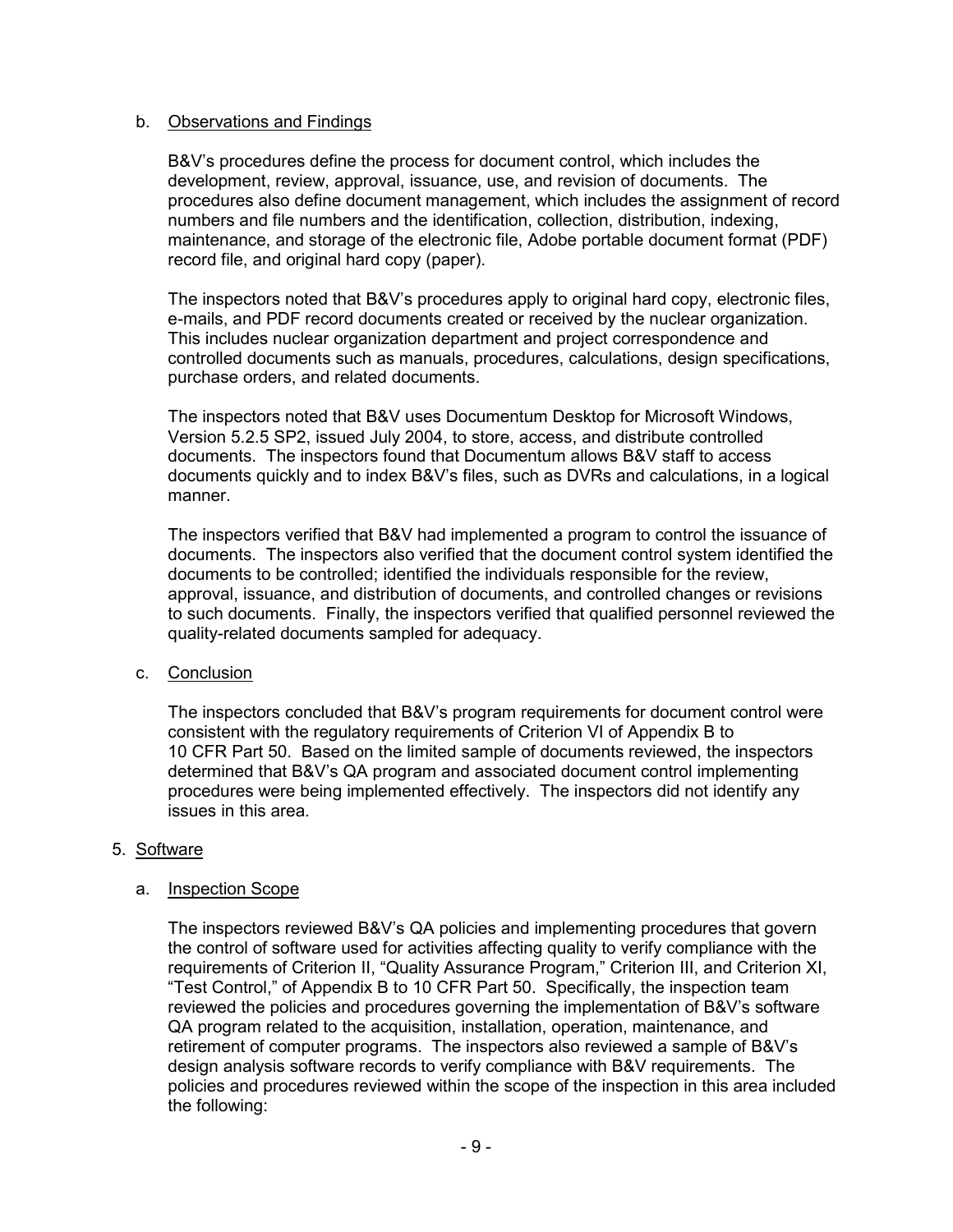- NQAM, "Black & Veatch Nuclear Organization Quality Assurance Manual," Revision 3, dated March 21, 2008
- NP 3.18, "Software Quality Assurance Program for Design Analysis Applications," effective April 30, 2009
- NP 11.2, "Computer Program Software Testing," approved August 27, 2010

# b. Observations and Findings

### b.1 Software Quality Assurance Program

The inspectors learned that NP 3.18 defined program requirements and NP 11.2 defined testing requirements for computer programs at B&V. The inspectors noted that NP 3.18 and NP 11.2 incorporate the requirements for multiple versions of NQA-1 and the software dedication requirements of Section 302 of NQA-1a-2009, Subpart 2.7, "Quality Assurance Requirements for Computer Software for Nuclear Facility Applications." B&V indicated that all software had been procured prior to the incorporation of the NQA-1a-2009 software QA requirements that did not mandate software dedication.

The inspectors also discovered that NP 3.18 applied only to safety-related design analysis or quality record control (database or document control) software. Further, the inspectors discovered that the only type of safety-related software in use at B&V was analytical design third-party software (purchased software) from a mixture of commercial and safety-related suppliers (i.e., no in-house software development).

The inspectors learned that the Nuclear Chief Engineer (NCE), software owner, and Hewlett-Packard (HP) contract personnel had key roles in the acquisition, approval, installation, and testing of third-party software. The NCE approved the use of computer programs for nuclear safety-related design analysis, designated software owners, and approved commercial-grade dedication activities to accept computer programs for nuclear safety-related design analysis that were obtained from a nonsafety-related supplier. The software owner is the computer program subject matter expert designated by the NCE who is responsible for coordinating the acquisition of the computer program, including subsequent versions; preparing the computer program test plan, test procedure (acceptance and in-use), and test log to verify and accept a computer program for nuclear safety-related design analysis; and entering computer program error reports in the HQMS. HP contract personnel maintain quality requirements for B&V servers and personal computers. The software requestor typically completed the in-use tests (IUTs) and the test log.

The inspectors verified that the software QA implementing procedures set forth in NP 3.18 and NP 11.2 met the requirements of NQAM Sections 2, 3, and 11.

# b.2 Software Program Implementation

The inspectors reviewed the list of approved software for safety-related design from the Nuclear Software Index database dated September 2, 2010. The inspectors noted the list included 51 entries—35 entries were COTS assigned to a single software owner, 8 were COTS assigned to all other software owners, and 8 were entries acquired from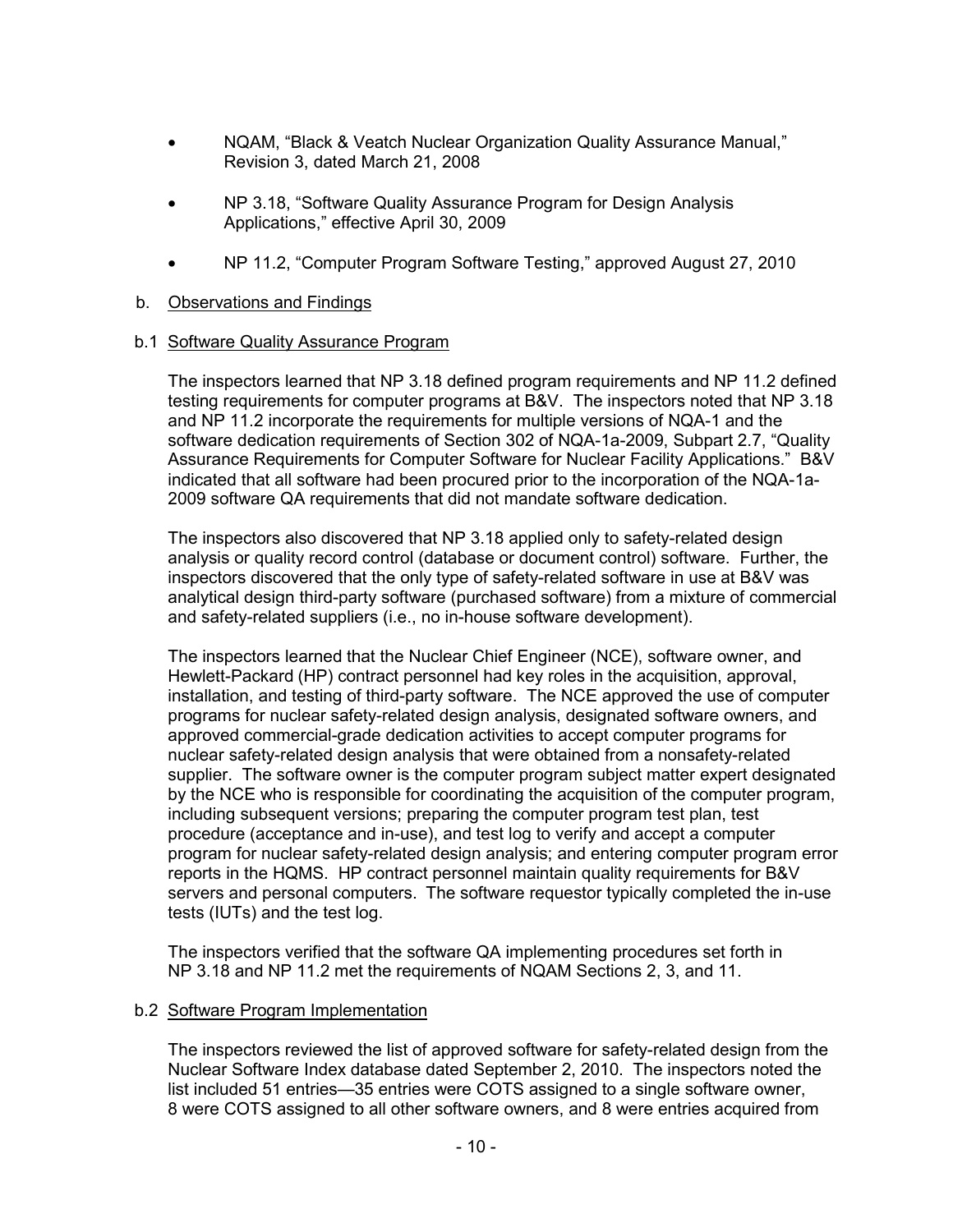safety-related suppliers. A B&V project quality manager explained that the 35 entries assigned to a single owner were for a single subcontractor, AMEC Geomatrix (Geomatrix).

Geomatrix performed geotechnical work under the B&V NQAM for both the Detroit Edison Fermi Unit 3 and Entergy River Bend projects and followed its internal software control procedure, AMEC Geomatrix TP2, "Software Validation, Verification, and Control Technical Procedure," Revision 1, effective January 29, 2008. The inspectors learned that B&V personnel reviewed and approved AMEC Geomatrix TP2, each software type, and all calculations from Geomatrix before acceptance. The inspectors reviewed the following documents associated with control of Geomatrix:

- RFR-0062, "AMEC Geomatrix TP2 Request for Review," dated August 17, 2007
- AMEC Geomatrix TP2, "Software Validation, Verification, and Control Technical Procedure," Revision 1, effective January 29, 2008

The inspectors noted that B&V had not placed a specific software error-reporting requirement on Geomatrix, instead they are using a general error/problem notification provision enforced through contractual means. B&V provided an example of a calculation transcription error that was reported to B&V, entered as HQMS Issue Number 00520, dated November 24, 2008, and resolved.

The inspectors also examined three quality software packages from the list of approved software for safety-related design—"ACS SASSI" analytical software used for geological soil interaction calculations for the Mitsubishi Heavy Industries U.S. Advanced Pressurized-Water Reactor (US-APWR), "PLAXIS 3D" deformation calculation software, and Geomatrix "XCDAVA3" probabilistic seismic hazard analysis software relating to work on the Detroit Edison Fermi Unit 3 project:

- Package 1—"ACS SASSI":
	- SCR-1500-01, "ACS SASSI Version 2.3 Software Change Request," dated August 20, 2010
	- SCR-1500-02, "ACS SASSI Version 2.3 Software Change Request," dated September 2, 2010
	- IUT-Plan-1500, "ACS SASSI Version 2.3.0 Test Plan," dated August 23, 2010.
	- IUT-Proc-1500, "ACS SASSI Version 2.3.0 Test Procedure," dated August 23, 2010
	- IUT-Log-1500, "ACS SASSI Version 2.3.0 Test Log," dated August 23, 2010, for personal computer tags NA-206482, NA203442, TO45806, and TO45807
- Package 2-"PLAXIS 3D":
	- SCR-1200-01, "PLAXIS 3D Foundation Version 2 Software Change Request," dated January 7, 2008
	- SRS-1200-01, "PLAXIS 3D Foundation Version 2 Software Requirement Specification," Revision 0, dated May 16, 2008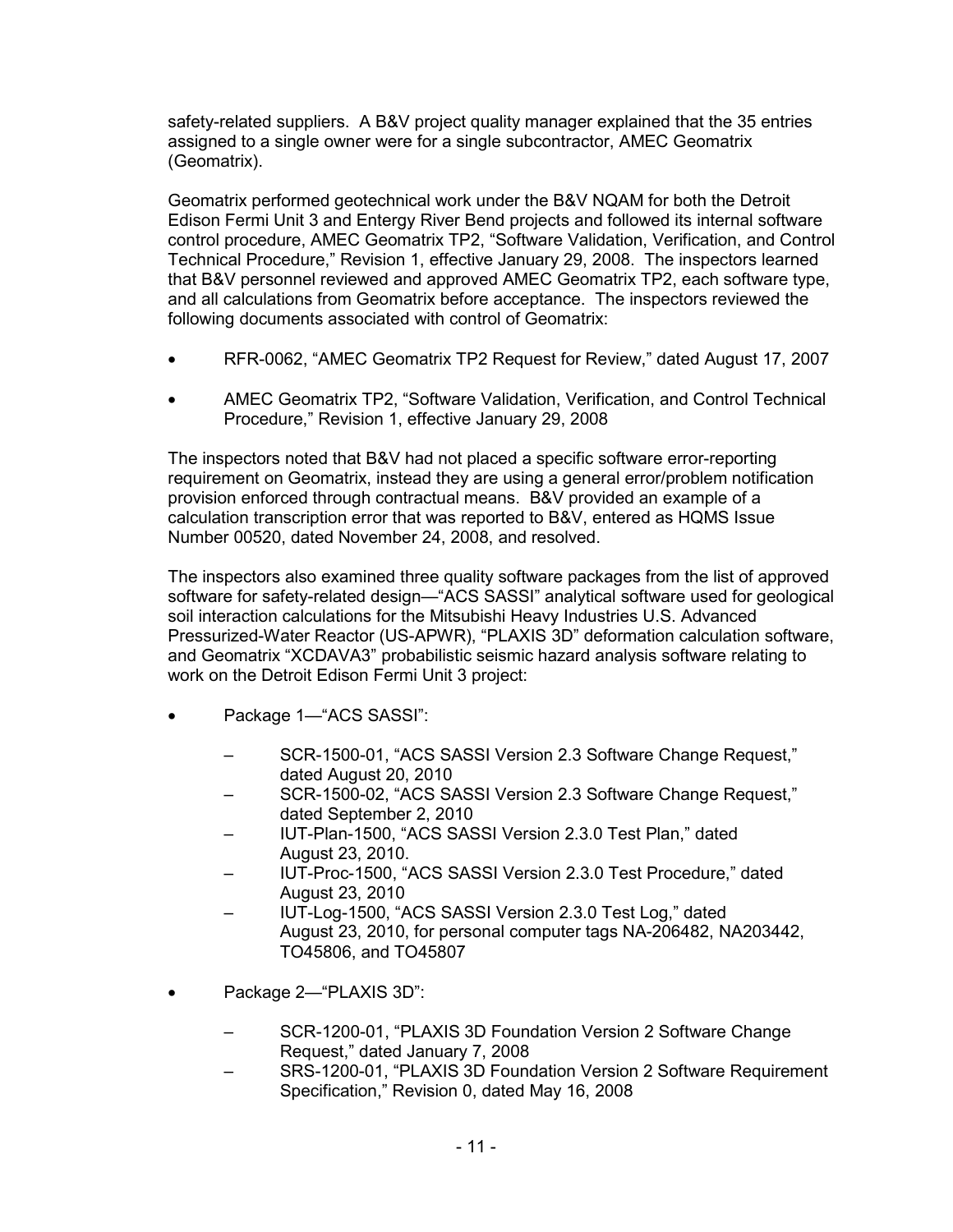- RTM-1200-01, "PLAXIS 3D Foundation Version 2 Requirements Traceability Matrix," dated May 16, 2008
- IUT-Plan-1200-01, "PLAXIS 3D Foundation Version 2 In-Use Test Plan," dated June 24, 2008
- IUT-Proc-1200-01, "PLAXIS 3D Foundation Version 2 In-Use Test Procedure," dated July 14, 2008
- Package 3—"XCDCAVA3":
	- SCR-1370-01, "XCDCAVA3 Revision 1 Software Change Request," dated November 6, 2008
	- RFR-1768-0042, "Review of SVR for Program XCDCAVA3 Revision 0 Request for Review," dated October 9, 2008
	- AMEC Geomatrix SVR, "XCDCAVA3 Revision 1 Software Validation Report," dated October 16, 2008

The inspectors learned that each software package contained slightly differing contents (e.g., software validation reports (SVRs), requests for review (RFRs), test procedures), were stored together electronically in Documentum, and consisted of the quality record and documentation of B&V reviews and approvals.

For the sample of software packages selected, the inspectors verified that B&V met the software control and testing requirements set forth in NP 3.18 and NP 11.2.

c. Conclusion

The inspectors concluded that B&V's QA policies and implementing procedures that govern the control of software used for activities affecting quality were consistent with the regulatory requirements of Appendix B to 10 CFR Part 50. Additionally, B&V's software QA implementing procedures set forth in NP 3.18 and NP 11.2 meet the requirements of NQAM Sections 2, 3, and 11. Further, based on the sample of software reviewed, the inspectors determined that B&V's NQAM and associated software control and testing procedures were being implemented effectively. The inspectors did not identify any issues in this area.

# 6. Records

# a. Inspection Scope

The inspectors reviewed B&V's QA policies and implementing procedures that govern the quality record control process to verify compliance with the requirements of Criterion XVII of Appendix B to 10 CFR Part 50. Specifically, the inspection team reviewed the policies and procedures governing the implementation of B&V's records program related to the handling and storage of nuclear quality records. The inspectors also inspected the computer center, the Software Distribution Center, and temporary records storage location. The inspectors further reviewed a sample of B&V's quality records to verify compliance with B&V requirements. The policies and procedures reviewed within the scope of the inspection in this area included the following:

• NQAM, "Black & Veatch Nuclear Organization Quality Assurance Manual," Revision 3, dated March 21, 2008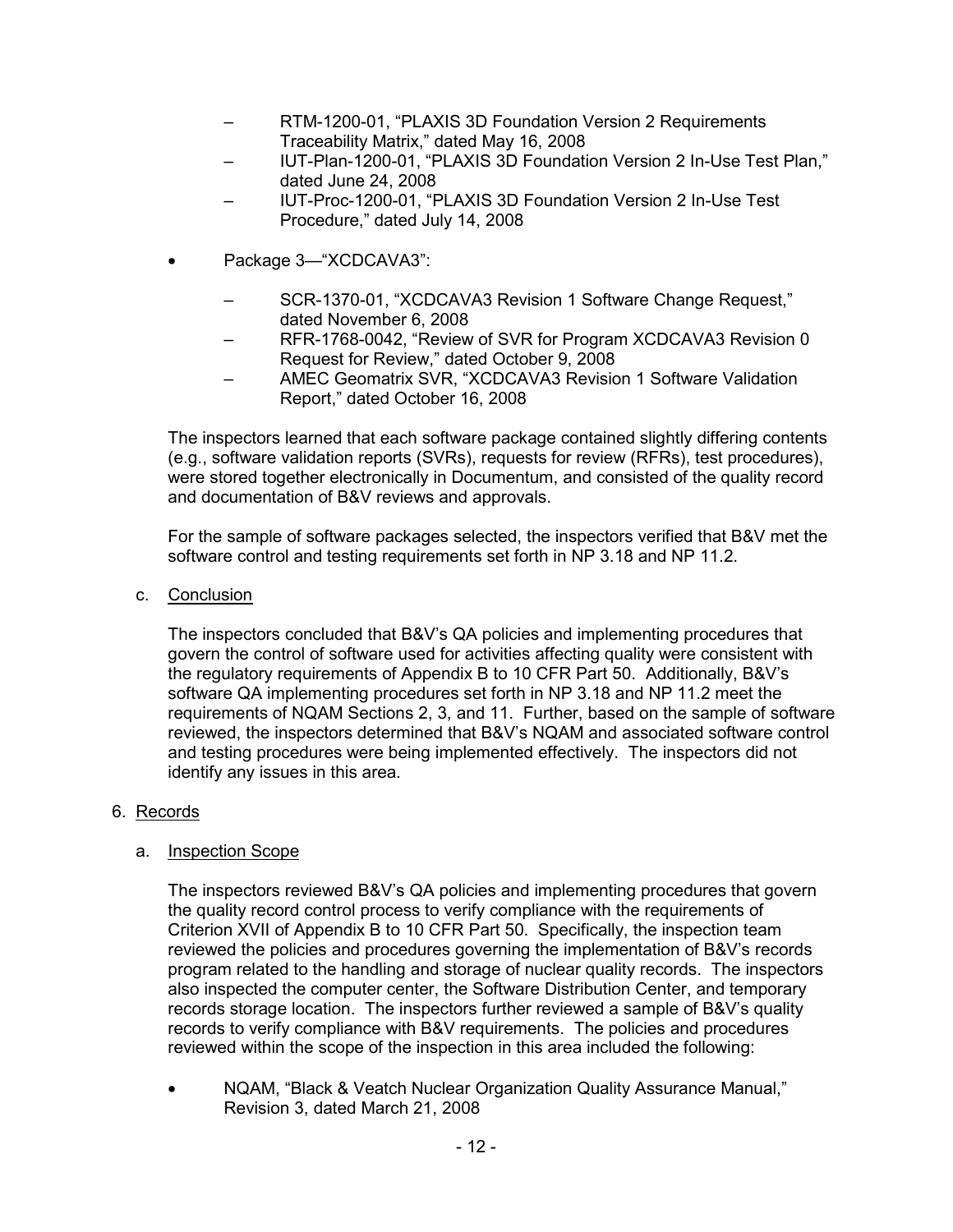• NP 17.1, "Handling and Storage of Quality Records," Revision 3, effective December 29, 2009

### b. Observations

### b.1 Nuclear Records Program

The inspectors discovered that B&V converts all documents to electronic format for storage and classifies all documents as lifetime records, unless other requirements are specified for a particular project. Project-specific quality records are retained until transfer to the client at the end of each project.

The inspectors also learned that B&V maintains three databases for the storage of quality records: Documentum (main document database), Powertrak module J05 (drawings), and Powertrak module J07 (supplier documents). Primary records were located at the onsite computer center, with backup copies on tape (remote storage) or optical storage media. The inspectors learned that B&V contracted with HP to manage its computer systems, including maintaining hardware, coordinating backups, and installing new software. B&V personnel controlled specific record access rights via the Access Control List. The inspectors learned that access rights become read-only once the records are archived.

The inspectors also discovered that NP 17.1, Section 6.4.1, "Lifetime Records," classifies "computer programs or corresponding mathematical model" as a lifetime design record. The inspectors learned that HP personnel in the Software Distribution Center control third-party software, and that the software is generally maintained outside of Documentum and Powertrak. However, the results of the software use (e.g., calculations, tables) are stored in Documentum. The inspectors learned that to comply with software licensing agreements, the Software Distribution Center maintains third-party software backup copies and controls access to software by providing installation services after receiving a software change request (SCR).

The inspectors verified that the quality records implementing procedures set forth in NP 17.1 met the requirements of NQAM Section 17. The inspectors also selected a sample record requirement for programmatic top-down verification and verified that the classification criteria for lifetime and nonlifetime records set forth in NP 17.1, Section 6.4, "Records Classification," met the requirements of NQAM Section 17.2.7, "Classification."

# b.2 Temporary Record Storage

The inspectors learned that B&V had previously determined that a 1-hour fire-rated, twodrawer filing cabinet was insufficient to meet its needs, so B&V decided to certify a storage room to meet temporary storage requirements. The inspectors reviewed an internal memorandum, "Temporary Storage of Quality Assurance Records per NQA-1 and NP 17.1—Updated," dated January 13, 2010, which outlined the certification of the storage room. The inspectors noted that the temporary records storage location is currently used for miscellaneous document storage. After further discussion with a B&V project support assistant, the inspectors learned that documents are typically placed in electronic media within 2 days and that the temporary storage room is not currently in use. As a result, the inspectors did not review any quality records in temporary storage.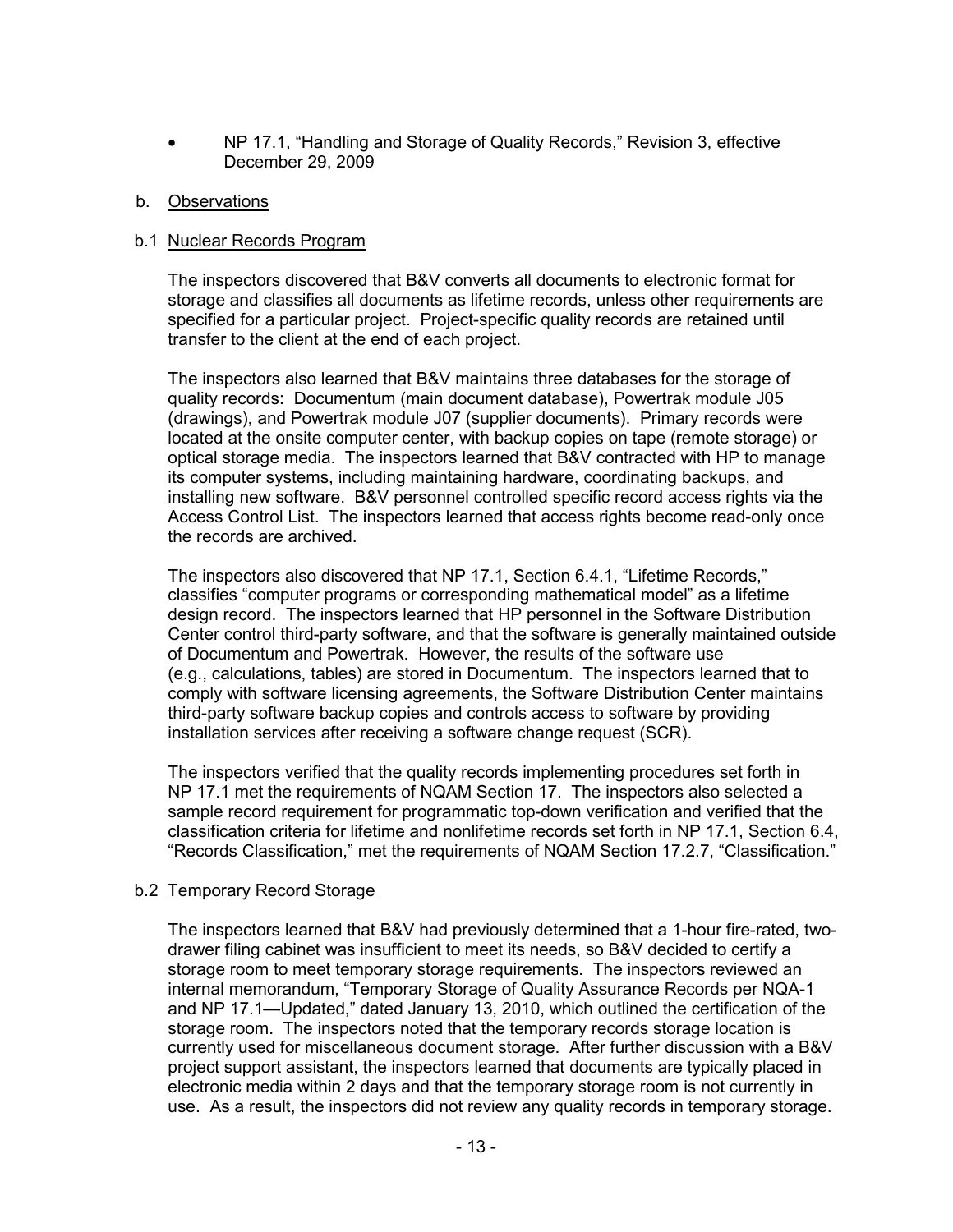# b.3 Nuclear Records Retrieval

The inspectors examined the following sample of three quality record packages, each relating to a different record type, to evaluate B&V's ability to retrieve quality records—a NAI procurement specification relating to work on the Detroit Edison Fermi Unit 3 project, the installation and testing records for the "ACS SASSI" analytical software used for geological calculations for the Mitsubishi Heavy Industries US-APWR, and a drawing relating to the ultimate heat sink for the UniStar Bell Bend project:

- Package 1-NAI procurement specification:
	- Task Order 147483.12.4000-001, "NAI Task Order," Revision 0, dated June 5, 2007
	- RFR-0024, "NAI Task Order Request for Review," dated May 14, 2007
	- RAR-0035, "NAI Task Order Review and Approval Record," approved June 6, 2007
	- Service Agreement 147483.12.4000, "NAI Service Agreement," Revision 0, dated June 5, 2007
	- RFR-0004, "NAI Service Agreement Request for Review," dated March 20, 2007
	- RAR-0034, "NAI Service Agreement Review and Approval Record," approved June 6, 2007
- Package 2—"ACS SASSI" testing records:
	- SCR-1500-01, "ACS SASSI Version 2.3 Software Change Request," dated August 20, 2010
	- IUT-Plan-1500, "ACS SASSI Version 2.3.0 Test Plan," Revision 0, dated August 23, 2010
	- IUT-Proc-1500, "ACS SASSI Version 2.3.0 Test Procedure," Revision 0, dated August 23, 2010
	- IUT-Log-1500, "ACS SASSI Version 2.3.0 Test Log" dated August 23, 2010, for personal computer tag NA-206482
- Package 3—ultimate heat sink drawing:
	- Plant Arrangement 161642-1EMS-S1103, "ESWEMS Pond Sections and Details for UniStar-Bell Bend," Revision 1, dated May 27, 2010
	- DVR-0070, "ESWEMS Pond Sections Design Verification Review," dated May 25, 2010
	- RAR-0035, "ESWEMS Pond Sections Review and Approval Record," dated May 27, 2010

The NRC inspectors learned that each record package is stored together electronically and consists of the quality record, plus documentation of B&V reviews and approvals. The inspectors discussed procedures for retrieving records from the backup records (offsite tape storage) but did not request any documents from the backup source.

The inspectors verified that B&V had met the quality record requirements set forth in NP 17.1 for the selected records.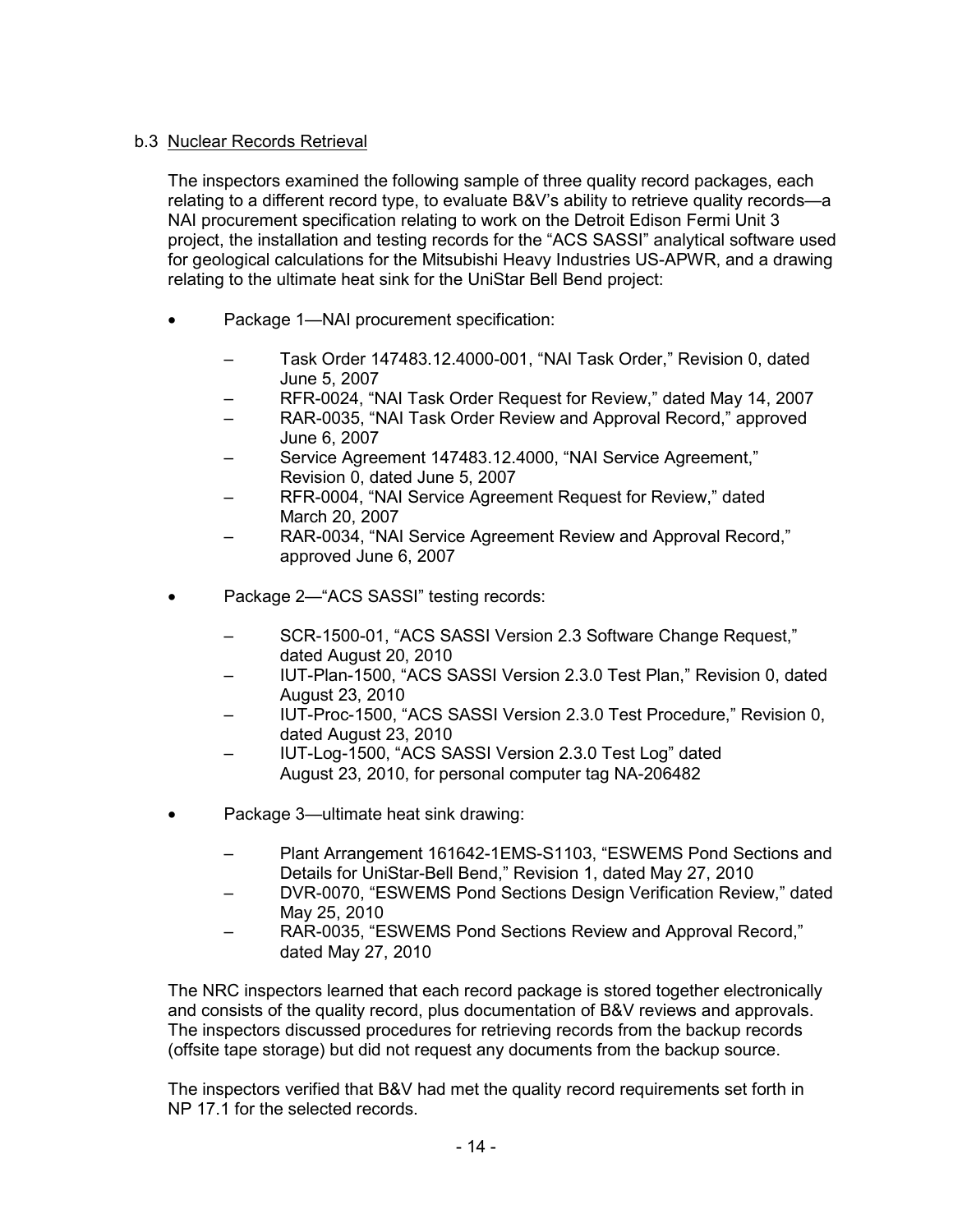#### . c. Conclusion

The inspectors concluded that B&V's program requirements for quality records were consistent with the regulatory requirements of Criterion XVII of Appendix B to 10 CFR Part 50. Additionally, B&V's quality records implementing procedure set forth in NP 17.1 met the requirements of NQAM Section 17. Further, based on the sample of quality records reviewed, the inspectors determined that B&V's NQAM and associated quality records procedure were being implemented effectively. The inspectors did not identify any issues in this area.

### 7. Internal Audits

### a. Inspection Scope

The inspectors reviewed NQAM Section 18, "Audits," and the implementing procedures that govern the internal audit process to determine compliance with Appendix B to 10 CFR Part 50. Specifically, the inspectors reviewed NP-18.1, "Audit Performance," Revision 2.

#### b. Observations and Findings

The inspectors observed that the manager of the B&V corporate QA organization (B&V Energy) performs the required internal audits of the Nuclear Projects Division. The inspectors verified that use of this individual maintained appropriate independence between corporate QA and nuclear project production. Additionally, the staff verified that the individual had the appropriate audit team lead inspector qualifications to perform internal inspections of a nuclear project, that the qualifications were current, that the correct procedures were used, and that an inspection plan and checklist with acceptance criteria were used. The inspectors verified that the B&V internal audits in the sample of audits reviewed met the requirements of its NQAM.

The inspectors noted that B&V performs internal audits of each applicable section of its NQAM at least once every 12 months. The inspectors verified, in the sample of audits reviewed, that B&V auditors met the requirements of the NQAM. The inspectors noted that B&V auditors initiated CRs when deficiencies were identified. The inspectors verified that B&V took appropriate action to correct any deficiencies identified in these CRs.

The inspection team reviewed a selection of B&V internal audits that provided an overall assessment of the B&V process. This selection included one audit from each of the preceding 3 years and one performed on site activities supporting an active COL application:

| Project No. | <b>Supplier</b>                                          | Date               | <b>Alternate</b><br>ID | <b>Number of Findings</b>                      |
|-------------|----------------------------------------------------------|--------------------|------------------------|------------------------------------------------|
| 1768        | <b>B&amp;V Nuclear</b><br>Organization Internal<br>Audit | August 26,<br>2010 | 10NP01                 | 8 Findings<br>2 Recommendations<br>C. Ashworth |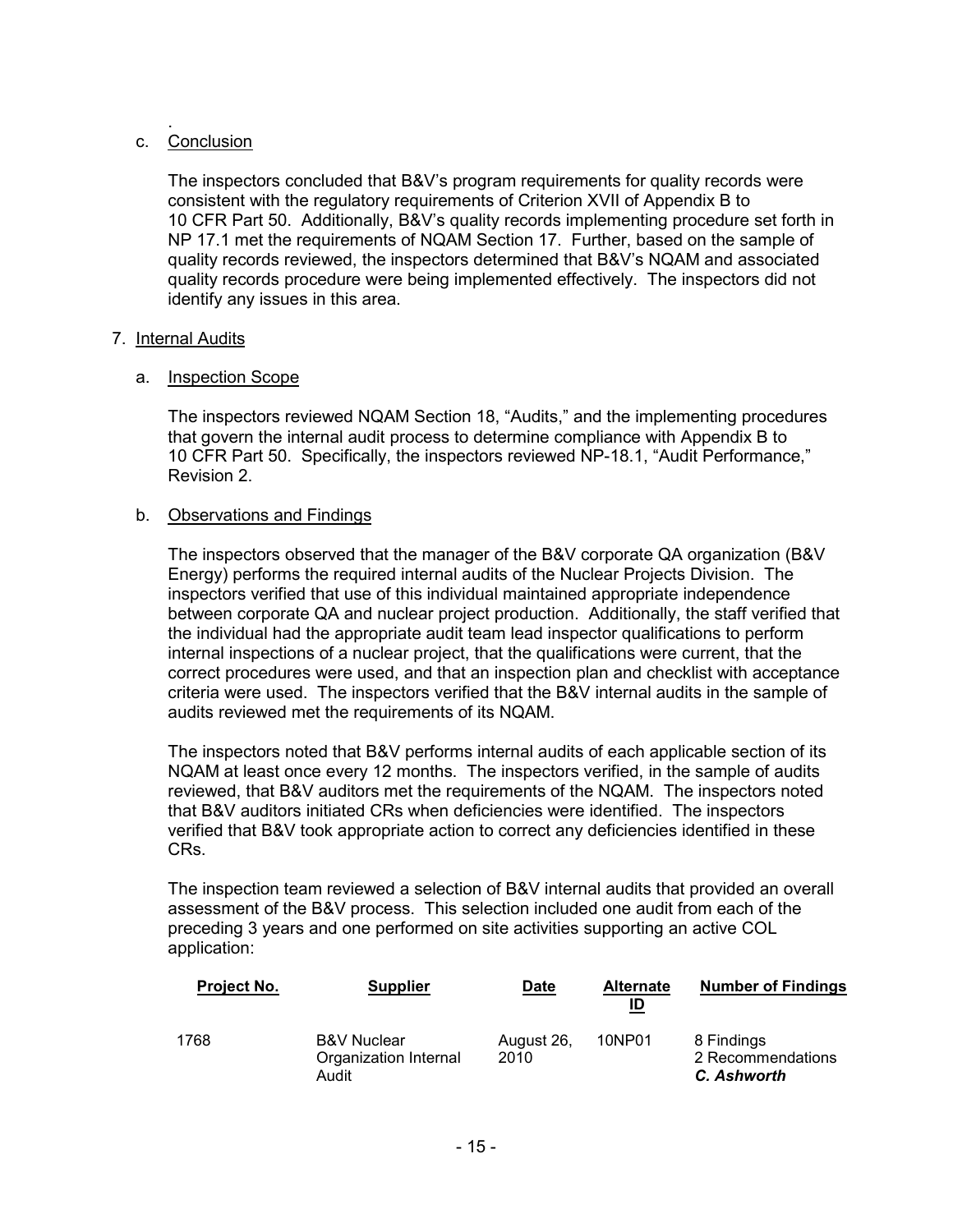| BVN-2009-0013 | <b>B&amp;V Nuclear</b><br>Organization Internal<br>Audit                                            | March 30-<br>April 3.<br>2009     | 9NP01                 | 5 Findings<br>C. Ashworth                |
|---------------|-----------------------------------------------------------------------------------------------------|-----------------------------------|-----------------------|------------------------------------------|
| BVN-2008-0007 | <b>B&amp;V Nuclear</b><br>Organization Internal<br>Audit                                            | January 1-<br>February 2,<br>2008 | 8NP01                 | 12 Findings<br>J. Jones                  |
| 147855        | Review of DTE COL<br><b>Project Site Activities</b><br>(Core Drilling and<br>Subsurface Activities) | August 2,<br>2007                 | <b>SR</b><br>07SR0002 | 0 Findings<br>C. Ashworth/<br>G. DeLullo |

#### c. Conclusion

The inspectors concluded that B&V's internal audit program requirements and implementation were consistent with the regulatory requirements of Criterion XVIII of Appendix B to 10 CFR Part 50. The inspectors did not identify any issues in this area.

#### 8. External Audits

#### a. Inspection Scope

The inspectors reviewed NQAM Section 18 and the implementing procedures that govern the external audit process to determine compliance with Appendix B to 10 CFR Part 50. Specifically, the inspectors reviewed NP-18.1 and NP-7.1, "Supplier Qualification."

#### b. Observations and Findings

The inspectors noted that NQAM Section 18 describes the process and requirements for performing external audits.

The inspectors noted that B&V performs external audits of each supplier listed on its approved suppliers list at least once every 3 years, as specified in NQAM Section 18, to ensure ongoing compliance with Appendix B to 10 CFR Part 50. The inspectors noted that B&V auditors follow a preset audit plan that includes attributes to be verified and corresponding acceptance criteria. The inspectors also noted that the B&V audit team lead issued CRs when deficiencies were identified. The inspectors verified that B&V took appropriate action to correct any deficiencies identified in these CRs. The inspectors verified, in the sample of audits reviewed, that B&V auditors met the requirements of the NQAM.

The inspectors noted that the B&V implementing procedures recognize several methods of performing external audits to assess a supplier's quality and capability: (1) performing a B&V external supplier audit, (2) approving a third-party supplier audit performed by a fellow member of the Nuclear Industry Assessment Committee (NIAC), or (3) performing a commercial-grade survey of the supplier's QA program in conjunction with a commercial-grade dedication. The representative sample of external supplier audits selected for this inspection included examples of both B&V and NIAC audits; however, since B&V has not performed any commercial-grade dedications, no commercial-grade surveys were available to inspect.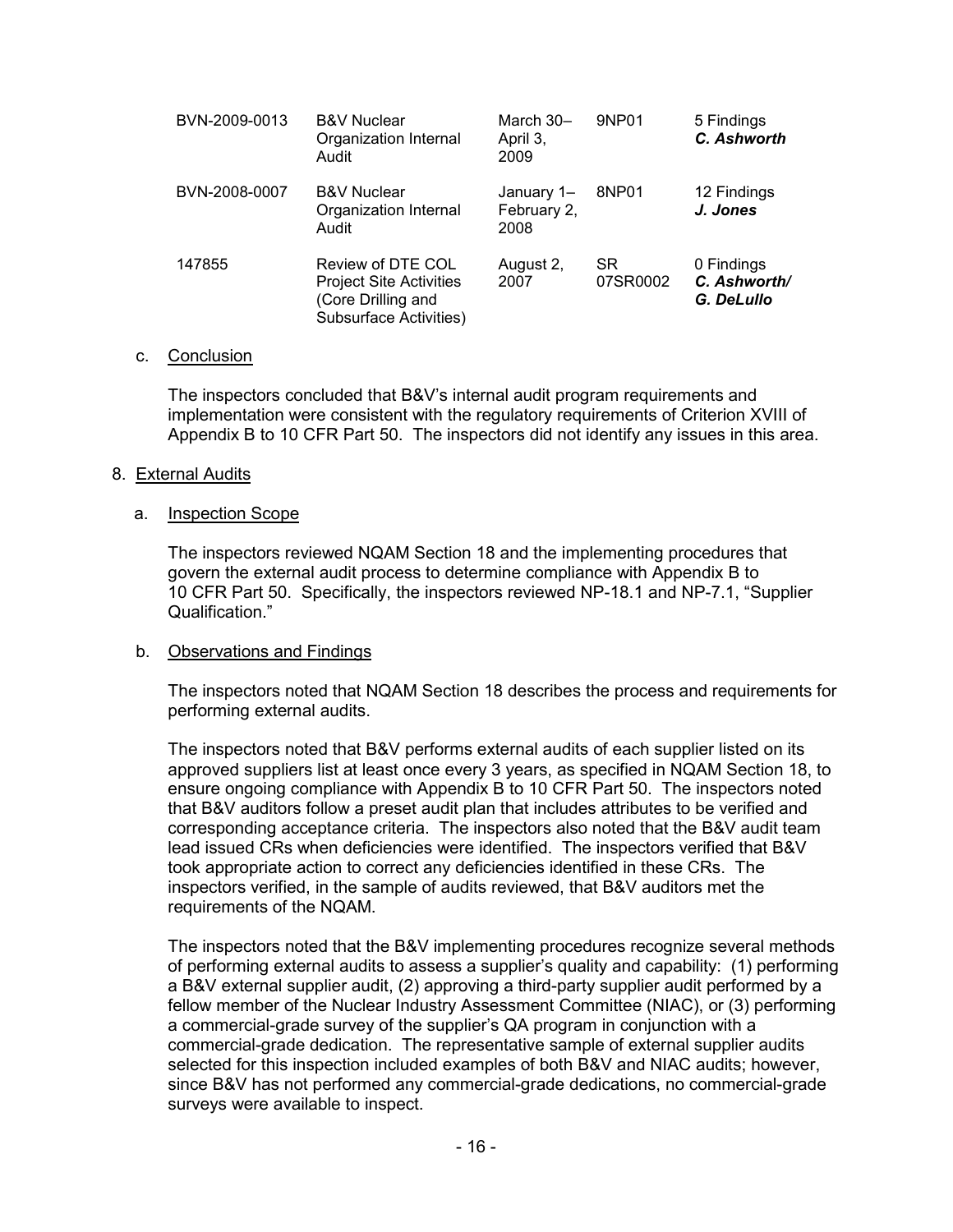The inspectors verified that B&V's recent audits of the following suppliers met the requirements of Criterion VII, "Control of Purchased Material, Equipment, and Services," and Criterion XVIII of Appendix B to 10 CFR Part 50:

| Project<br><u>No.</u> | Record<br><u>No.</u> | <b>Supplier</b>                                                                                                       | Date                | Alternate ID                                   | <b>Number of Findings</b>                                             |
|-----------------------|----------------------|-----------------------------------------------------------------------------------------------------------------------|---------------------|------------------------------------------------|-----------------------------------------------------------------------|
| 891768                | 10SE04               | Ghiocel<br>Predictive<br><b>Technologies</b><br>Inc., Pittsford,<br>ΝY<br>Supplier of<br><b>ACS SASSI</b><br>Software | June 14,<br>2010    | <b>NIAC Audit</b><br>N-08-04, (11-<br>12Feb08) | 3 Findings<br>J. McCormick                                            |
| 1768                  | 09NS01               | <b>Hewlett Packard</b><br>Enterprises<br>(F.K.A. EDS)                                                                 | March 2-<br>6, 2009 | 10SE01                                         | 0 Findings<br>J. McCormick                                            |
| 1768                  | 09NS02               | Georgia Tech<br>Research Corp,<br>Atlanta, GA<br>Supplier of<br><b>GT STRUDL</b><br>Software                          | March 2,<br>2009    | <b>NIAC Audit</b><br>14113<br>$(13-15Oct09)$   | 2 Findings<br>11 Observations<br>Recommendations<br>4<br>J. McCormick |

# c. Conclusion

The inspectors concluded that B&V's audit program requirements and implementation were consistent with the regulatory requirements of Criterion XVIII of Appendix B to 10 CFR Part 50. The inspectors did not identify any issues in this area.

#### 9. Exit Meeting

On September 3, 2010, the NRC inspectors presented the inspection results during an exit meeting with B&V Senior Vice President and Director—Nuclear, Steven Rus; B&V Director of Nuclear Quality Assurance, Ronald Sacco; and other B&V personnel. During this meeting, B&V indicated that, with the exception of prices indicated on purchasing-related documents, none of the information provided to or reviewed by the inspectors contained information determined to be proprietary.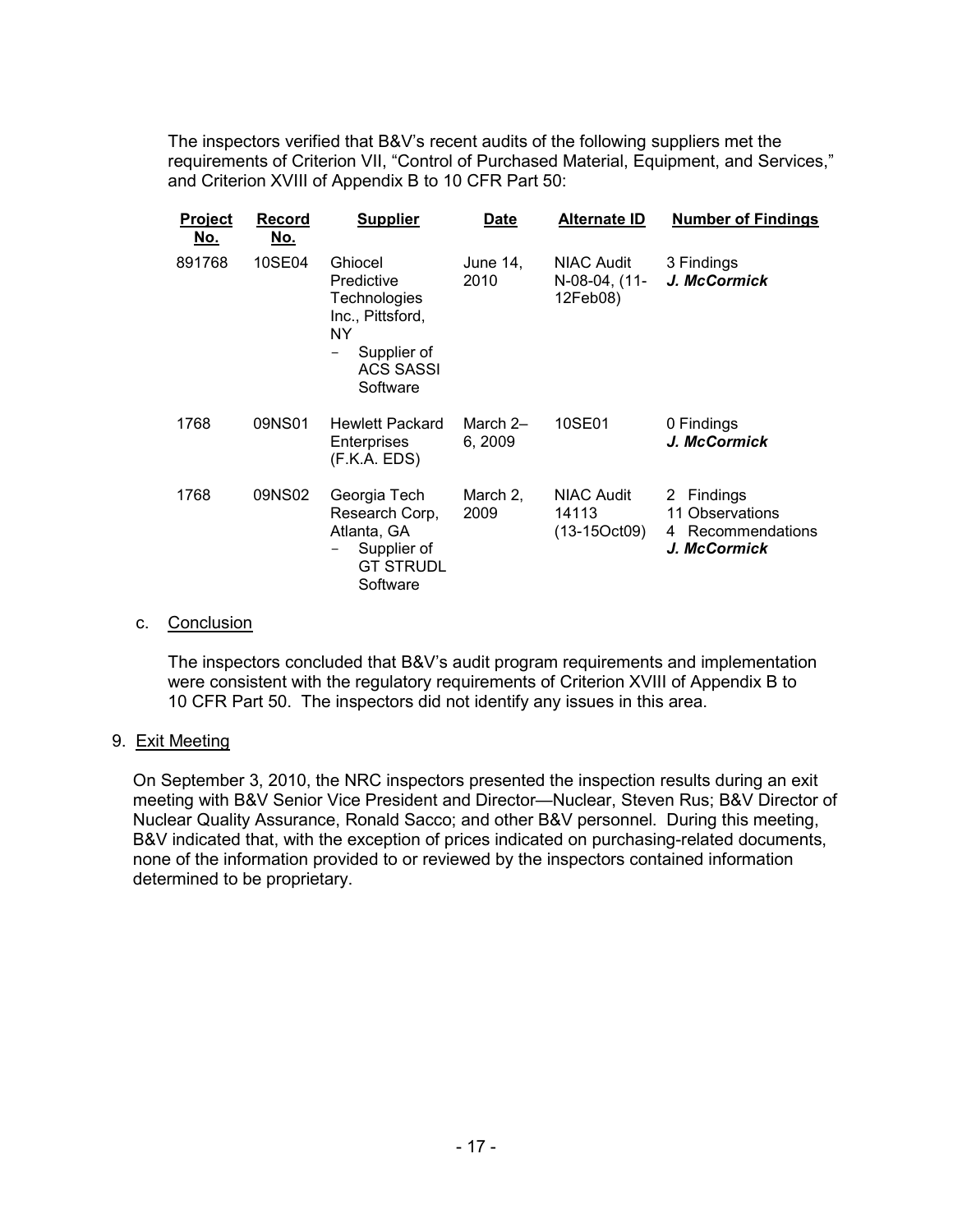# **ATTACHMENT**

# 1. PERSONS CONTACTED

- S. Rus, Senior Vice President, Director-Nuclear, B&V
- R. Sacco, Director of Nuclear Quality Assurance, B&V
- K. Zernickow, Director of Nuclear Support Services, B&V
- M. Wadley, Director of Business Development, B&V
- S. Stasek, Director of Quality, DTE
- R. Hirsch, Director of Nuclear Construction, B&V
- K. Kamatti, Director of Nuclear Services, B&V
- B. Fraser, Nuclear Projects Director, B&V
- C. Ashworth, Nuclear Quality Assurance, B&V
- A. Layfield, Project Quality Manager, B&V
- J. McCormick, Project Quality Manager, B&V
- S. Thomas, Engineering Manager, B&V
- P. Gove, Engineering Manager, B&V
- P. Majerle, Configuration and Information Manager, B&V
- C. Levins, Project Support Assistant, B&V
- F. Rutherford, Nuclear IMS Liaison, HP
- F. Logback, Server Delivery Manager, HP
- K. Verhoff, System Administrator, HP
- D. Fulson, Software Distribution, HP
- L. Yochim, Quality Assurance, B&V
- T. Bockelman, Project Mechanical Engineer, B&V
- T. Coleman, Project Controls Manager, B&V
- R. Crandall, Project Manager, B&V
- M. Dover, Security Specialist, B&V
- L. Drbal, Nuclear Chief Engineer, B&V
- D. Haverkamp, Procurement Manager, B&V
- E. Kaminski, Procurement Representative, B&V
- C. Klotz, Nuclear Organization Analyst, B&V
- E. Meyer, Geotechnical Engineer, B&V
- B. Thompson, Project Discipline Engineer, B&V
- D. Timple, Environmental Manager, B&V
- N. Woodward, Nuclear Administrative Assistant, B&V

# 2. INSPECTION PROCEDURES USED

Inspection Procedure 36100, "Inspection of 10 CFR Parts 21 and 50.55(e) Programs for Reporting Defects and Noncompliance," dated October 3, 2007

Inspection Procedure 43002, "Routine Inspections of Nuclear Vendors," dated October 3, 2007

# 3. LIST OF ITEMS OPENED, CLOSED, AND DISCUSSED

No NRC inspections of B&V's facility in Overland Park, KS, occurred in the previous 5 years.